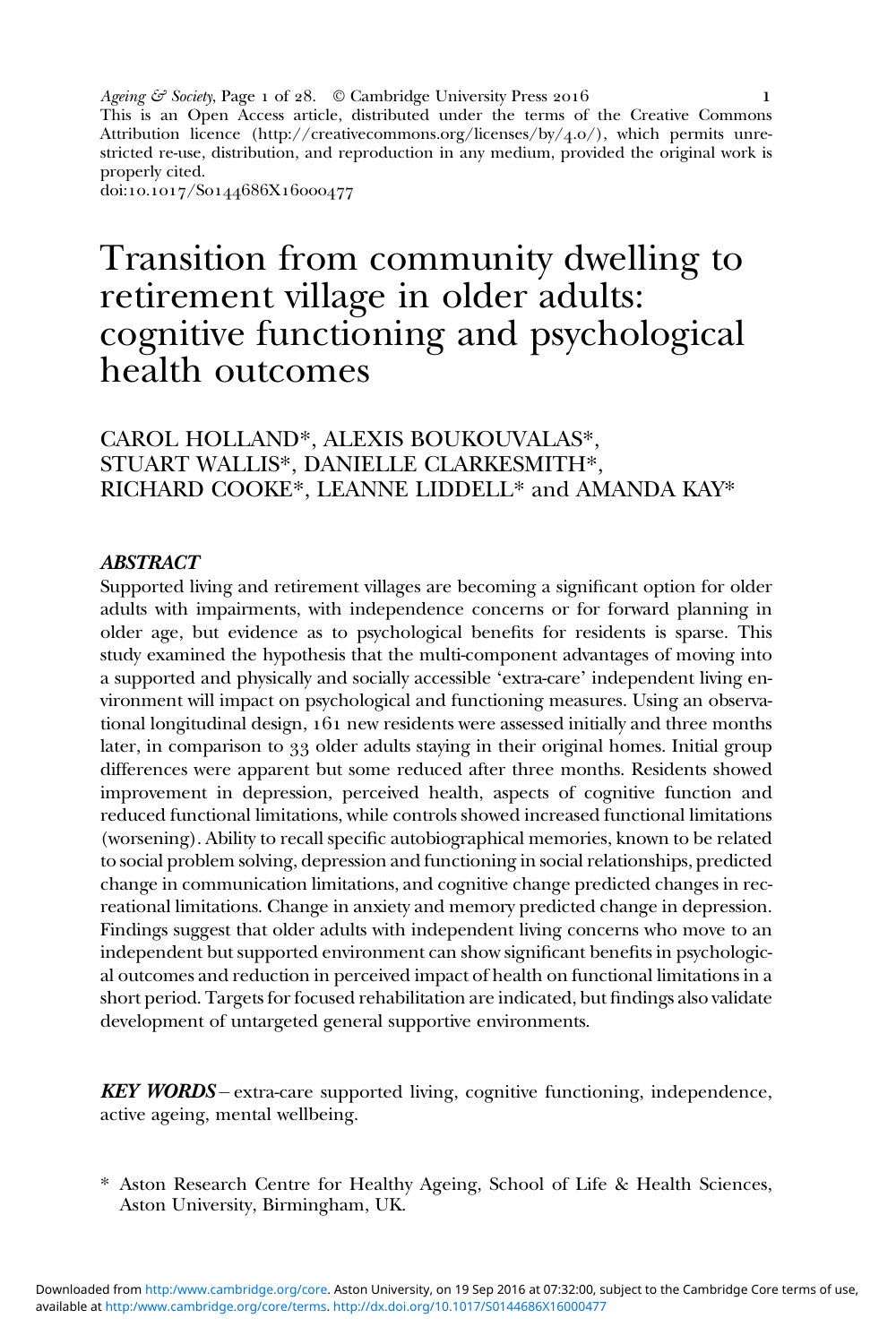### Introduction

Internationally, there is a growing emphasis on promoting independence and improving quality of life and health outcomes for older people, e.g. following the United Kingdom (UK) government's Green Paper 'Independence, Wellbeing and Choice' (Department of Health 2005) or Europe 2020 initiatives. The European Innovation Partnership, launched in 2011, aims to increase average healthy lifespan by two years by 2020 (European Commission  $2011$ ). This initiative includes enabling older people to live active and independent lives, and improving efficiency and sustainability of social and health-care systems, with the assumption of a need to provide successful interventions to ensure we remain healthy for as long as possible. While prevention of illness is a core focus of many such initiatives, prevention of loss of independence and promotion of active ageing even in the context of some difficulties is also an important focus.

Retirement villages are an important arena in which to promote supported, but independent, active ageing. Integrated support and the promotion of active lifestyles within these communities may help foster independence by sustaining physical and mental health and cognitive functioning. Villages usually offer a range of care and support services that respond to changing needs of residents over time (Croucher 2006), with many aiming to integrate some health care in the form of wellbeing monitoring and nurse-led day-to-day support coping with chronic illnesses. Most villages and schemes have domiciliary care available and support for people with cognitive impairments. Studies suggest that retirement villages have a general positive impact (e.g. Biggs et al.  $2000$ ). A more specific investigation of housing-with-care demonstrated long-term positive impacts on mortality, cognitive impairment and independence (using percentages improving or declining as a measure; Netten et al.  $2011$ ). However, little is known about the impact in the first few months for new residents, and there is little published data on the actual impacts in comparison to people who stay in their own homes. This study sets out to examine transition effects on a group of people moving into such housing-with-care environments.

When examining impact of transition from community to retirement village dwelling, it is also important to consider the inter-relationships between cognitive functioning and psychological health outcomes. Both anxiety and depression affect cognitive performance in all ages, but also stress is known to have a long-term negative effect on cognition, particularly executive function (Bunce and Murden 2006). Furthermore, depression is commonly implicated as a significant risk factor for dementia in older adults (e.g. da Silva et al. 2013). Reduction in depression or anxiety following settling in would therefore be expected to have a positive impact on cognitive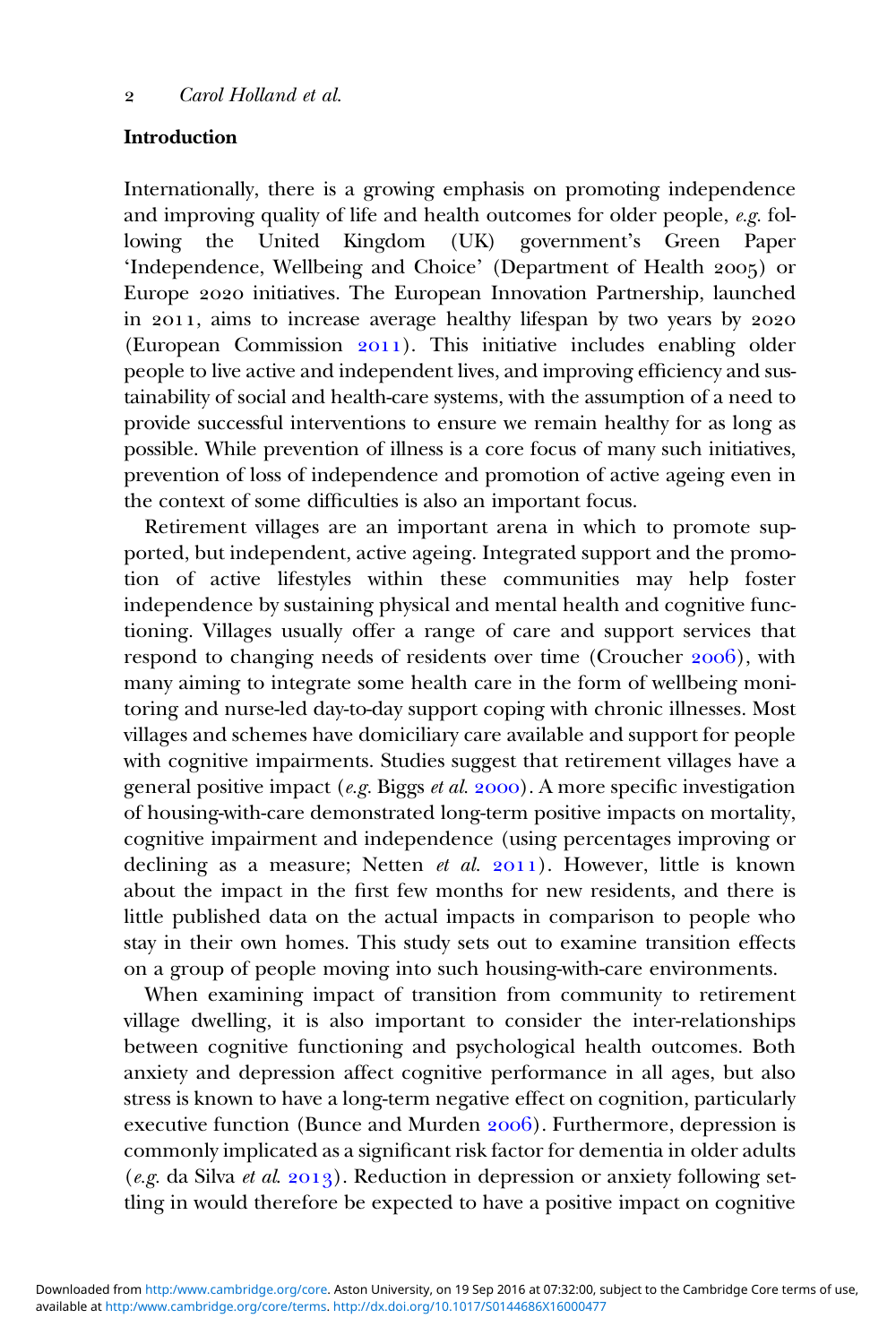functions, and a reduction in anxiety would be expected to predict reduction in depression or the likelihood of significant clinical depression ( $e.g.$ McLeod, Kessler and Landis 1992).

Retirement villages aim to provide an environment where social, physical and intellectual engagement forms part of everyday life, with classes, on-site gyms and increased accessibility. It is increasingly well-evidenced that a physically, intellectually and socially engaged lifestyle may slow cognitive decline, and improve function in healthy older adults, delay onset of dementia, reduce atrophy in memory-related brain regions (notably the hippocampus) and delay mortality (for a review, see Bennett et al.  $2014$ ). According to the Ontario Health Quality project 'Aging in the Community' (Health Quality  $2008$ , social isolation is one of the main reasons older adults (over  $65$  years of age) move into community living (the others being falls and injuries, incontinence issues and cognitive impairment – mainly dementia). As Kneale  $(2013)$  suggested, having a home within extra-care housing (Dawson, Williams and Netten 2006) may help ease the loneliness and social isolation of some older adults. Thus, older adults who make the transition to a socially engaging retirement community may benefit from measurable improvements to both mental health and cognitive functioning.

Aspects of cognitive functioning that have an impact on ability to engage positively are crucial to be able to make the most of opportunities for engagement. Autobiographical memory recall is a measure found to predict social problem solving, with ability to recall specific personally relevant events, as opposed to over-general memories, associated with the aetiology and recovery from depression, and with response or recovery in the context of traumatic events (Beaman et al.  $2007$ ). Both depression and older age have been found to impact this capacity to retrieve specific personal events, leading to a tendency to recall over-general memories (Holland and Rabbitt 1990; Holland et al. 2012; Piolino et al. 2002; Williams et al. ). Autobiographical memory is therefore proposed as a measure of functional memory (as opposed to measures of underlying cognitive efficiency such as working memory capacity) that may be reduced in older participants and be an important component of cognitive-emotional coping mechanisms, affecting ability to engage socially and to cope and compensate in the challenges that affect them, particularly in a new environment. For example, Bluck (2003) discuss the roles of autobiographical memory (AM) under the headings of (a) 'self' in terms of its use to provide continuity to a person's sense of self, or identity, over time and through transitions, (b) social, in terms of ability to develop intimacy and relationships, eliciting or providing empathy, and (c) directive, in terms of teaching or informing others or using memories of our past to plan or to think through future scenarios (Alea and Bluck  $2003$ ). However, a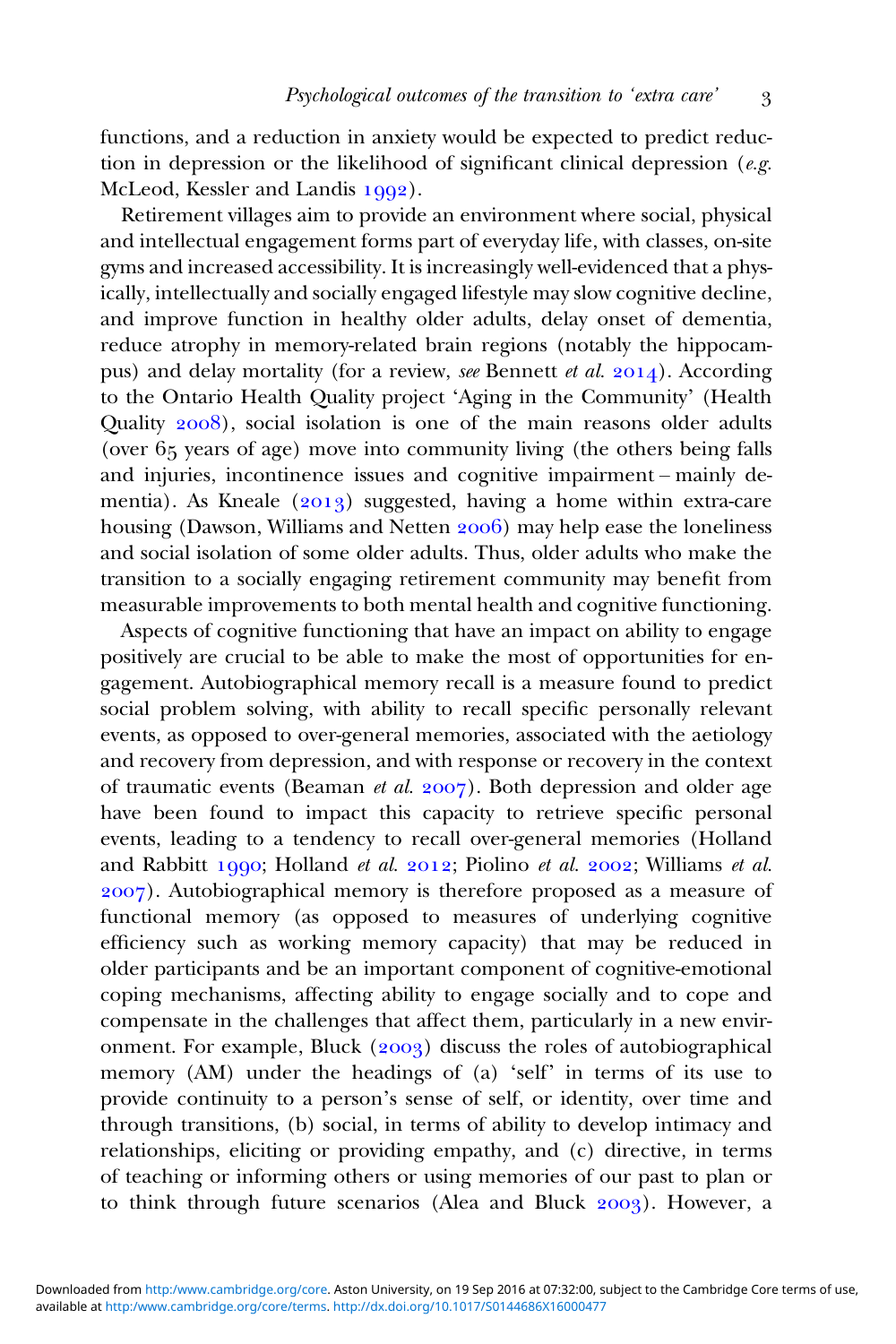move to a new environment, with new social contacts, may have a positive influence on this measure, given that these uses of AM would be expected to be heightened during these months and therefore benefit from a practice effect. The relationship between this measure, psychological wellbeing and independent functioning will be examined in this investigation of transitions, with the hypothesis that changes in autobiographical memory would impact independence or function as assessed using instrumental activities of daily living (IADL) measures, or perceived functional limitations, using the functional limitations profile (FLP; Pollard and Johnston 2001). This measure assesses health status as perceived by the participant in terms of impact of any health issues on function, based on the original Sickness Impact Profile (Bergner, Bobbitt and Pollard  $1081$ ) defined as a 'behaviourally based measure of sickness related dysfunction' (Pollard and Johnston : ). It consists of a number of sub-components of limitations, and it is anticipated that the impact of changes in autobiographical memory and executive functions would be focused on sub-components of social, communication and recreation functions, that is, factors that enable social engagement.

Another aspect of cognitive function that commonly declines in older age is the function of the central executive of working memory. This has important implications for control and adaptation of attention in a variety of circumstances, such as planning, adapting and executing complex tasks. As such, cognitive assessments that include aspects of executive function, as well as attention and visuo-spatial skills needed for independence, will be emphasised, with the hypothesis that changes in executive function would influence changes in independence function or perceived limitations. The study focused on the approach generally described as extra-care housing, increasingly prevalent in the UK. This has the aim of meeting 'the housing, care and support needs of older people, while helping them to maintain their independence in their own private accommodation' (Netten  $et al. 2011: 4$ ). In the  $13$  different locations included in this study, provided by the ExtraCare Charitable Trust, there are additional services such as a 'wellbeing' advisor (a nurse) for health assessment and support, specific support for residents living with dementia or mild cognitive impairment (see Brooker et al.  $2013$ ), and an approach in which active engagement includes volunteering and leading activities, rather than simple provision. They are largely modern, purpose-built or adapted environments with attention paid to accessibility and community meeting areas such as coffee shops and village 'centres'.

This study aims to examine the impact of moving from the wider community into an active, socially accessible and supported retirement village. It is expected that older adults moving into active housing with care environments may be doing so because they perceive current or anticipated needs for support, and therefore differ from volunteer participants from amongst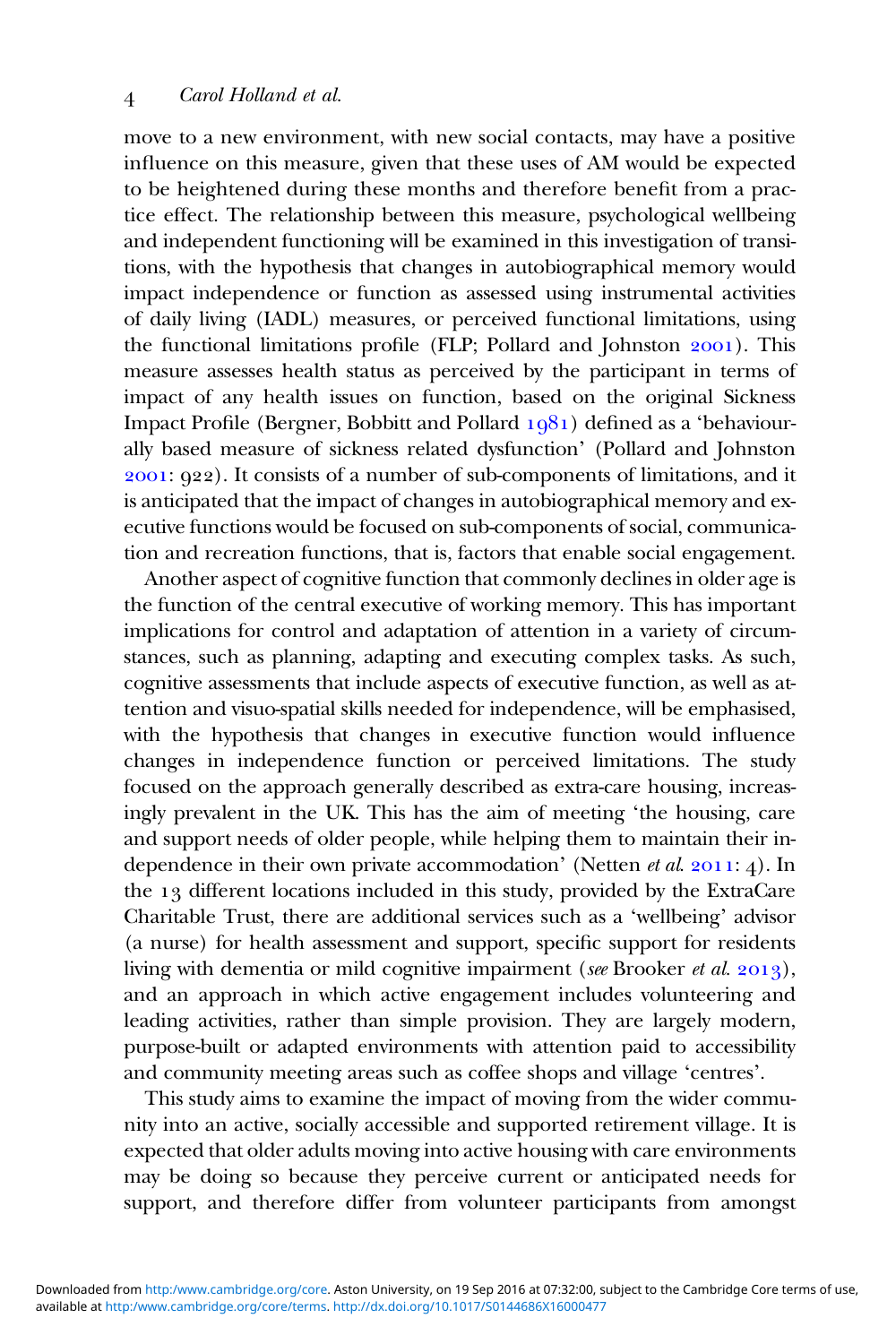nearby community-dwelling older adults, but that their new socially accessible and supported communities may alleviate some of these differences and improve residents' outcomes. The analysis focuses on changes that occur in cognitive functioning and autobiographical memory, anxiety and depression, perceived health, ADLs and functional limitations, from when participants first move in to a three-month follow-up. The aim is to examine immediate impacts to inform the settling in period. Improving such outcomes has huge implications for quality of life and need for care, and so demonstrating these impacts as a result of the multi-component active supported environment has implications for sustainability and economic support both for housing with care itself, but also for more general concepts of supported independent active ageing, and of socially accessible neighbourhoods. Finally, if outcomes such as independence do change, exploration of potential predictors of such change will give an indication of which variables may be important to consider when developing more specific interventions.

### Hypotheses

- . Hypothesis : There will be initial differences between new residents and the control group on measures of cognitive functioning, psychological wellbeing, indicators of independence and functional limitations.
- . Hypothesis : These differences will lessen after transition to the supported living environment, with residents showing improvement or stability, or the control group showing greater decline.
- . Hypothesis : Outcome measures will change over time; these changes will be more positive for new residents compared with controls.
- $\bullet$  Hypothesis 4: Where there are changes in depression, autobiographical memory or cognition, outcome independence (IADL) and functional limitations (FLP) will be impacted, with a focus on communication, social and recreational sub-components of functional limitations.
- . Hypothesis : Where there are changes in anxiety, outcome depression will be impacted.
- . Hypothesis : Where there are changes in depression and anxiety, outcome cognition function will be impacted.

# Method

# Participants

The study assessed  $162$  new residents, mean age  $75.15$  years (standard deviation  $(SD) = 8.16$ ) at baseline in comparison to a control group of  $31$ older adults, mean age  $71.81$  years (SD = 6.30), who remained in their original homes. Controls were volunteers from a panel of local people who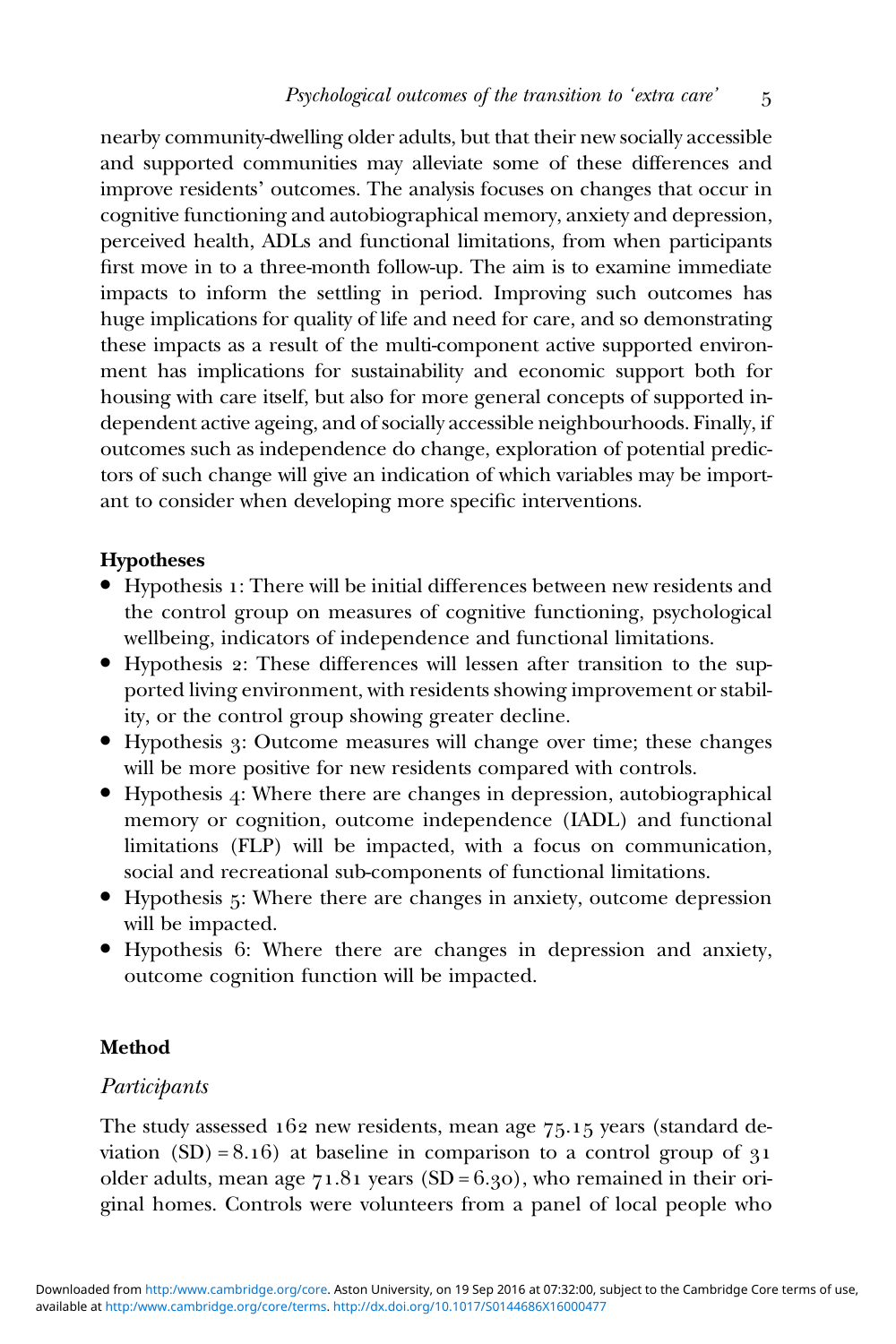have volunteered to be on a database of people willing to participate in aspects of research at the university, living in the same or similar urban and suburban UK Midlands areas from which residents originated. The age difference is significant,  $F(1, 192) = 4.58$ ,  $p < 0.05$  and so analyses are conducted controlling for age for variables that correlated with age  $(e.g.$ the cognitive variables). Inclusion criteria were (a) the person had moved into supported living within the last month and (b) had mental capacity to understand the participant information sheet, the longer-term involvement requirement and the consent form. The researchers who collected data from participants had all received training in mental capacity issues. Large print and more pictorial versions of information and consent forms were available. Consent was re-confirmed at each appointment. Population data from the villages indicated that 17 per cent of new residents took part. At the three-month follow-up, 136 residents remained in the study  $(16\%$  attrition). Reasons for withdrawal were recorded where available: died  $(3, 1.9\%)$ , moved out  $(1, 0.6\%)$ , too ill at the time  $(4, 2.5\%)$ , found assessments too much  $(7, 4.3\%)$ , felt anxious about assessments  $(2, 1.2\%)$ , did not respond to contacts  $(2, 1.2\%)$  and no reason given  $(7, 4.3\%)$ . Of the original 31 control participants, one  $(3.2\%)$  withdrew at the three-month stage (no reason given). This study forms part of a longitudinal project where volunteers complete further assessments  $12$  and  $18$ months after entry.

# Measures

Researchers collected the following information:

- . The Addenbrooke's Cognitive Examination Revised (ACE-R; Mioshi et al.  $2006$ ): this includes attention/orientation, memory, verbal fluency, language and visuo-spatial awareness. The Mini-Mental State Examination (MMSE) score can be calculated from results. Fluency is used as an indicator of executive functioning.
- . The modified autobiographical memory test (AMT; Williams and Broadbent  $1986$ ). Participants were asked to retrieve different specific personal memories in response to ten cue words (five positive, five negative). The number of specific memories recalled out of the ten cues is used as the score, with different cues used at each assessment.
- 3. Hospital Anxiety and Depression Scale (Zigmond and Snaith  $1083$ ).
- 4. IADL scale (Lawton and Brody  $1969$ ) and basic activities of daily living (ADL; Katz *et al.*  $1963$ ) as measures of independence.
- . FLP, consisting of sub-constructs which can be accumulated to form a total FLP (Pollard and Johnston  $2001$ ). This is available on a sub-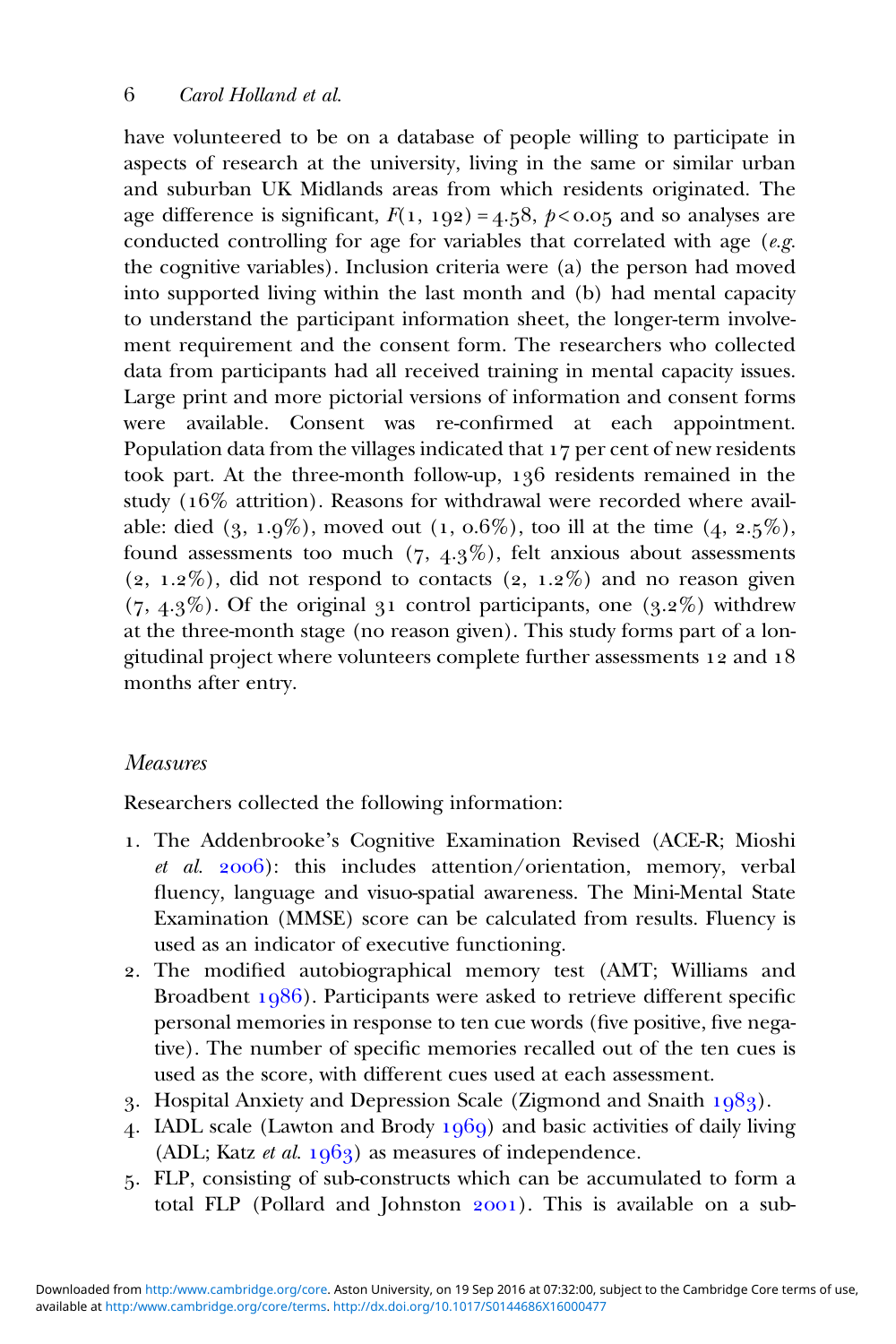section of the total population given that the measure was added shortly after the initial data collection began  $(N = 125)$ . The measure is an updating of the Sickness Impact Profile and is a self-reported behavioural assessment. The sub-constructs investigated were ambulatory, mobility, household management, recreation, social, alertness, sleep and communication.

. Self-perceived health was rated as: 'excellent, very good, good, fair or poor', which was converted to a numerical scale:  $5 =$  excellent,  $1 =$ poor. Perceived health is treated as an interval variable, as commonly used, based on meta-analysis indication of a dose–response pattern such that the probability of death is highest for the lowest category of 'poor', less for 'fair' and least for 'excellent' (Idler and Benyamini 1997).

# Procedure

New residents entering 13 extra-care villages and smaller schemes in an 18month period were given information about taking part in the study at their first residents' wellbeing assessment. Once they had read the information and had an opportunity to discuss with the wellbeing nurse and any carers, interested residents gave permission for researchers to contact them. Researchers made contact by telephone to discuss the study and arrange a meeting. Participants gave informed consent at the first meeting. Measures were administered either at the participant's place of residence or in a room within their village or scheme (as preferred). The complete assessment took approximately  $\varphi$  minutes, including  $15$ minutes for introductions, participants' questions and consent. None of the measures are dependent upon time and volunteers were informed that they were welcome to ask for a break at any point. Control participants were sent a letter introducing the study, and those who volunteered were contacted, informed and consent taken in the same way. Most control volunteers came into the university for their appointments, although four with mobility impairments or busy schedules were visited in their homes.

### Analysis

To determine whether there was a difference between groups at baseline and (separately) at the three-month stage, variables were compared using analysis of variance where data were normally distributed, or was acceptable following appropriate transformation. Square-root transformation was employed for anxiety and depression measures – while Tabachnick and Fidell (2007) recommend not transforming widely used measures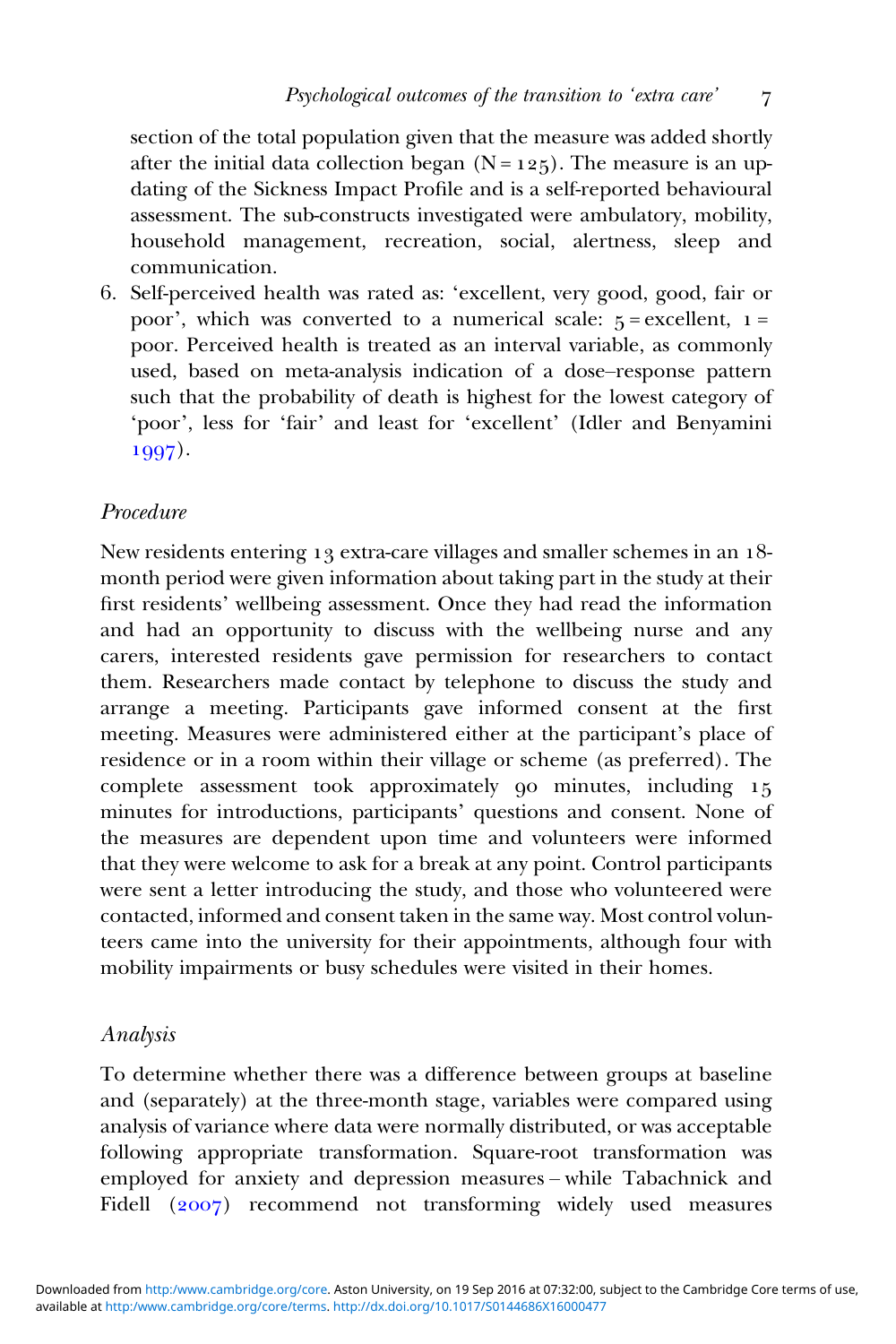because of the impact on interpretation, they also recommend transformation for ungrouped data, as in this context. To aid the interpretation of transformed data, Howell  $(1087)$  recommends conversion of transformed means back to original units and so this is the solution adopted here. For all tests, an alpha criterion value of  $p \le 0.05$  was used as the criterion for statistical significance. For screening measures (ACE-R, MMSE, IADL and FLP), data were considered to be censored. That is, true function for a large proportion of the population may be above ceiling level on subscales of the ACE-R, and on the MMSE and IADL. Although the overall ACE-R itself was not unduly censored, sub-scales were: Attention showed 70 per cent of participants at ceiling, Memory showed 20 per cent, Language showed  $36$  per cent and Visuo-spatial showed  $41$  per cent (see [Table](#page-8-0) 1).

In addition, the true level of limitations may be below the basic floor level for FLP  $(33\%$  had no limitations on this measure). [Table](#page-8-0) 1 gives uncorrected means and percentage censored (floor or ceiling) for screening variables to indicate which variables are censored. Wang et al.  $(2008)$  suggest TOBIT models are particularly appropriate where 20 per cent or more of cases are at ceiling (or floor) on at least one occasion. Therefore, effects of group and time, including interactions, were examined using TOBIT models, also recommended by Piccinin et al.  $(2013)$ , using the lmec software library version 1.0 (Vaida, Fitzgerald and DeGruttola 2007). Given significant age difference between resident and control groups, effect of age was determined. Finally, hierarchical multiple regression analyses were used to determine which variables predicted change in outcomes, using SPSS (version 20).

### Results

### Between-group differences

To examine the hypothesis that residents would differ from controls in a negative direction initially, comparisons were made for each variable of interest, summarised in [Tables](#page-9-0) 2 and 3. No correction for multiple comparisons was made because the aim was to identify variables for which there is a difference between groups – not to test the null hypothesis of no overall difference between the groups (Armstrong  $2014$ ). Although this strategy increases the probability of a Type I error, it avoids inflating the probability of a Type II error. Since this is the first published study of the transition into extra-care residences, it is particularly important to avoid the exclusion of potentially relevant effects. The full  $\not$ -value is given where significance is claimed to enable the reader to appraise the appropriateness of the conclusions further. To examine Hypothesis 2, that these differences will lessen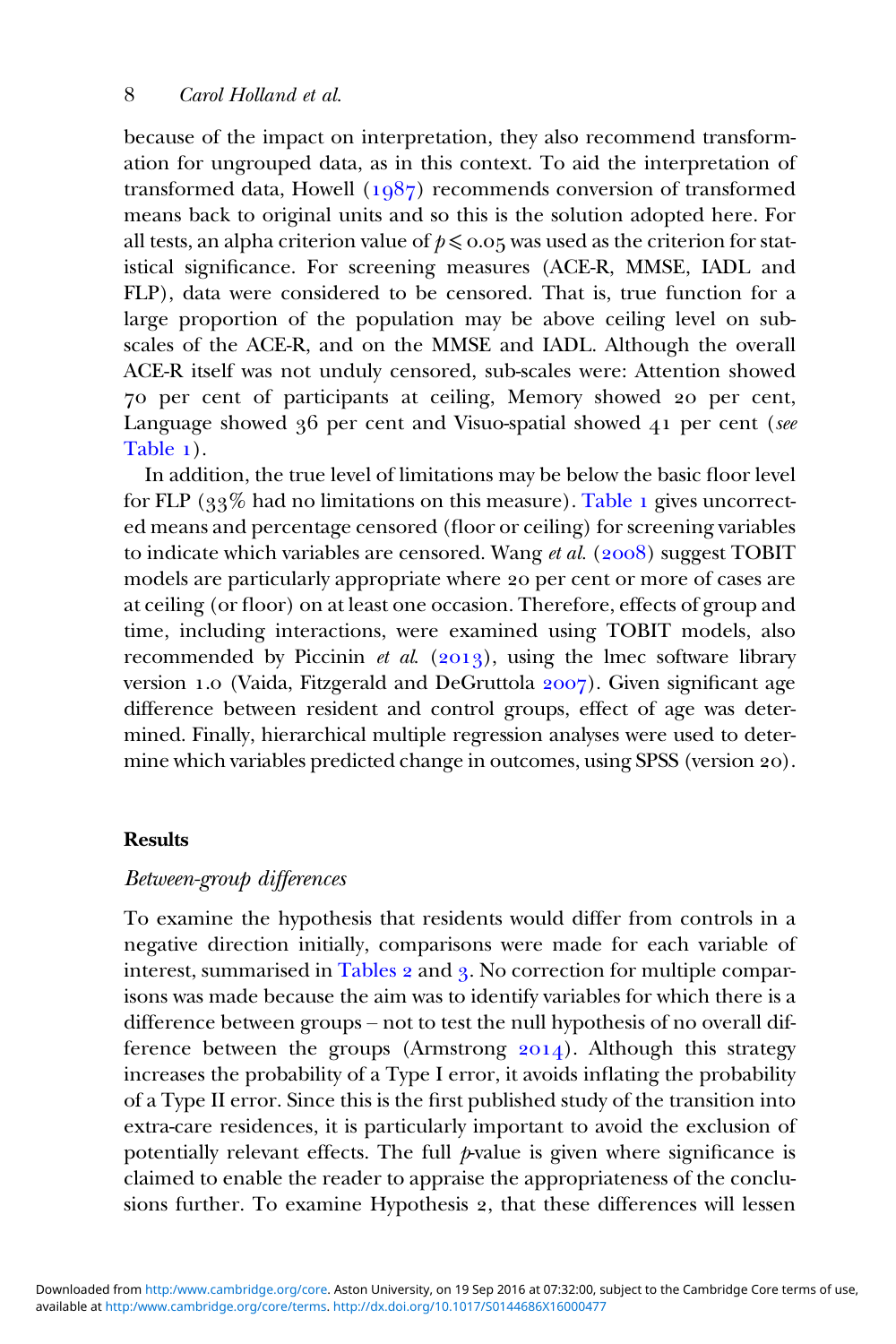|                   | Limit of measure |    | Percentage at lower limit Percentage at upper limit Group |                                 | Baseline                    |                         |                              | Three-month follow-<br>up |                         |                          |
|-------------------|------------------|----|-----------------------------------------------------------|---------------------------------|-----------------------------|-------------------------|------------------------------|---------------------------|-------------------------|--------------------------|
|                   |                  |    |                                                           |                                 | N                           | Mean                    | SD                           | N                         | Mean                    | SD                       |
| <b>MMSE</b>       | 30               |    | 32                                                        | Residents                       | 160                         | 27.28                   | 3.61                         | 143                       | 27.45                   | 3.60                     |
| $ACE-R1$          | 100              |    | 1.85                                                      | Control<br>Residents<br>Control | 31<br>160                   | 28.87<br>83.95          | 1.28<br>13.64                | 32<br>143                 | 29.00<br>85.36          | 1.19<br>14.01            |
| Attention         | 18               |    | 70                                                        | Residents<br>Control            | 31<br>160                   | 92.77<br>16.98          | 5.10<br>2.29                 | 32<br>143                 | 93.94<br>17.01          | 17.75<br>2.00            |
| Memory            | 26               |    | 20                                                        | Residents<br>Control            | 31<br>160<br>31             | 17.71<br>20.10<br>24.26 | 0.59<br>5.10<br>1.87         | 32<br>143                 | 17.75<br>21.43          | 0.51<br>$5-43$           |
| Fluency           | $^{14}$          |    | 8                                                         | Residents<br>Control            | 160                         | 9.53<br>11.26           | 3.13<br>2.56                 | 32<br>143                 | 24.25<br>9.45           | 2.23<br>3.16             |
| Language          | 26               |    | 3 <sup>6</sup>                                            | Residents<br>Control            | 31<br>160<br>31             | 23.44                   | 3.59<br>2.01                 | 32<br>143                 | 11.72<br>23.41<br>24.84 | 1.42<br>3.42             |
| Visuo-<br>spatial | 16               |    | 4 <sup>1</sup>                                            | Residents<br>Control            | 160<br>31                   | 24.52<br>13.73          | 2.82<br>1.22                 | 32<br>143                 | 13.98<br>15.28          | 1.71<br>2.79             |
| <b>IADL</b>       | 8                |    | 50                                                        | Residents<br>Control            | 162                         | 15.03<br>6.44           | 2.33<br>0.18                 | 32<br>144                 | 6.33                    | 0.92<br>2.28<br>0.18     |
| ADL               | 6                |    | 77                                                        | Residents<br>Control            | 31<br>162                   | 7.97<br>5.20<br>6.00    | 1.62                         | 32<br>134                 | 7.97<br>5.38<br>6.00    | 1.36                     |
| FLP total         | $\mathbf{o}$     | 33 |                                                           | Residents<br>Control            | 3 <sub>1</sub><br>125<br>31 | 299.39<br>59.23         | $0.00\,$<br>231.95<br>120.05 | 30<br>131<br>32           | 261.76<br>131.64        | 0.00<br>227.47<br>169.01 |

### <span id="page-8-0"></span> ${\tt T}$  <code>ABLE 1. Descriptive data for the censored screening variables</code>

Notes: N varies slightly across variables because participants sometimes (but rarely) declined to complete par<sup>t</sup> of an assessment, or for functional limitations profile (FLP) because the measure was applied to <sup>a</sup> subset of participants. SD: standard deviation. MMSE: Mini-Mental State Examination. ACE-R: Addenbrookes Cognitive Examination Revised. IADL: instrumental activities of daily living. ADL: basic activities of daily living. . The overall ACE-R was not censored, but indicated sub-components were.

Psychological outcomes of the transition to 'extra care'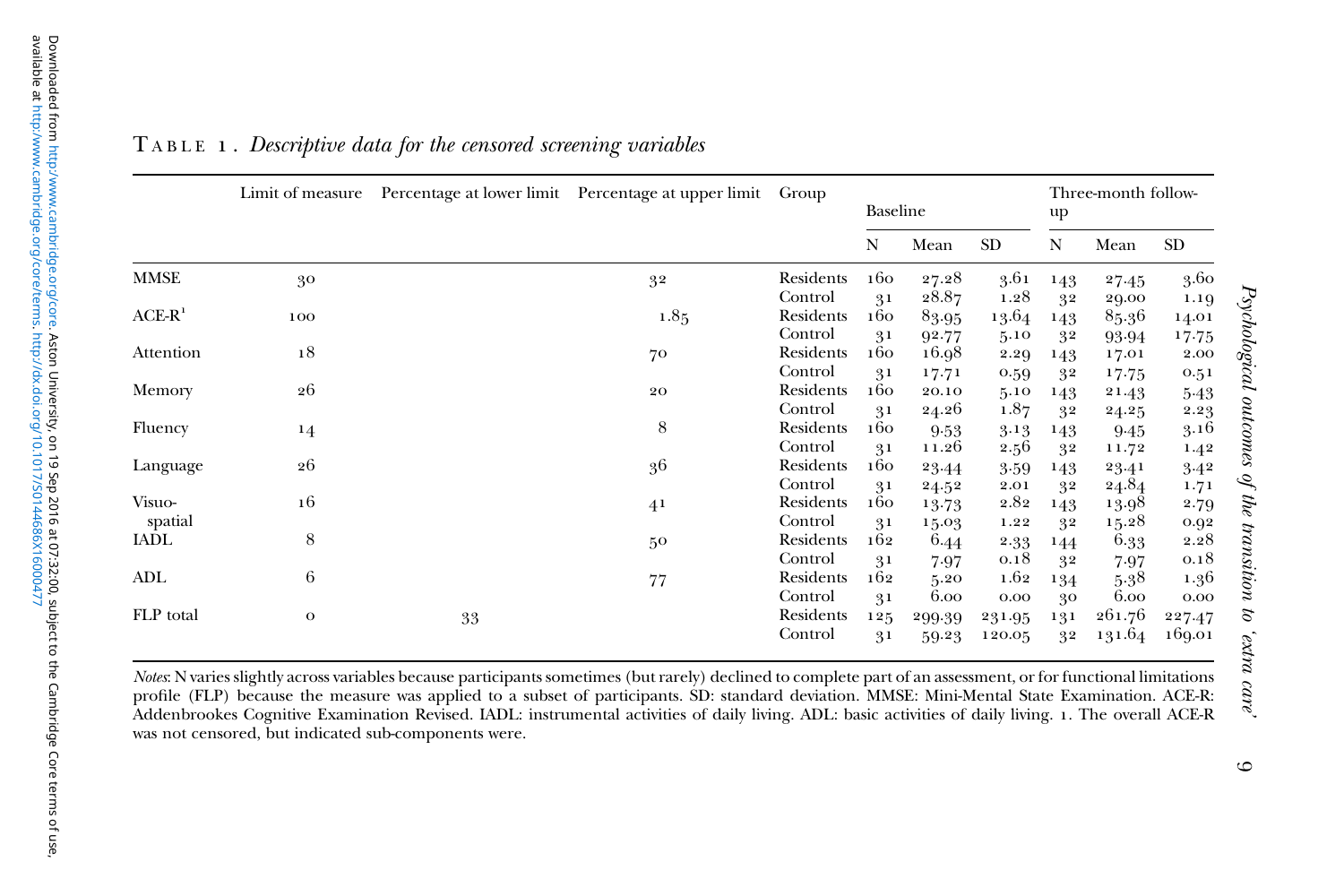|                         | Group     |                |      | Baseline  |                                      |     |      |           | Three-month follow-up              |
|-------------------------|-----------|----------------|------|-----------|--------------------------------------|-----|------|-----------|------------------------------------|
|                         |           | N              | Mean | <b>SD</b> | F, $p$ (partial eta <sup>2</sup> )   | N   | Mean | <b>SD</b> | F, $p$ (partial eta <sup>2</sup> ) |
| Perceived health        | Residents | 162            | 2.79 | 1.02      | 47.30, $p < 0.001$ (0.20)            | 144 | 3.00 | 1.10      | 19.03, $\dot{p}$ < 0.001 (0.10)    |
|                         | Control   | 3 <sup>1</sup> | 4.12 | 0.81      |                                      | 32  | 4.00 | 1.02      |                                    |
| Anxiety <sup>1</sup>    | Residents | 161            | 4.91 |           | $9.37, p=0.003$ (0.05)               | 143 | 4.28 |           | $2.82, p=0.095$ (0.02)             |
|                         | Control   | 3 <sup>1</sup> | 2.72 |           |                                      | 32  | 3.11 |           |                                    |
| Depression <sup>1</sup> | Residents | 161            | 2.86 |           | $16.89, \, \cancel{p}$ <0.001 (0.08) | 143 | 2.45 |           | 7.99, $p = 0.005$ (0.04)           |
|                         | Control   | 3 <sup>1</sup> | 1.00 |           |                                      | 32  | 1.13 |           |                                    |
| AMT                     | Residents | 161            | 5.38 | 2.69      | 15.80, $p < 0.001$ (0.08)            | 141 | 5.48 | 2.53      | 7.29, $p = 0.008$ (0.04)           |
|                         | Control   | 3 <sup>1</sup> | 7.55 | 1.66      |                                      | 32  | 6.97 | 2.39      |                                    |

<span id="page-9-0"></span> ${\tt Table 2}$  . Means and analysis of differences between residents and controls at baseline and three months

Notes: Results are of one-way analyses of variance; for the autobiographical memory test (AMT) this is analysis of covariance, controlling for age. N varies slightly across variables because participants sometimes (but rarely) declined to complete part of an assessment. SD: standard deviation. 1. Data were analysed using <sup>a</sup> square root transformation. The means reported are conversions of the transformed means back to original units for ease of interpretation (Howell  $2007$ ); as such, reporting SD values is inappropriate.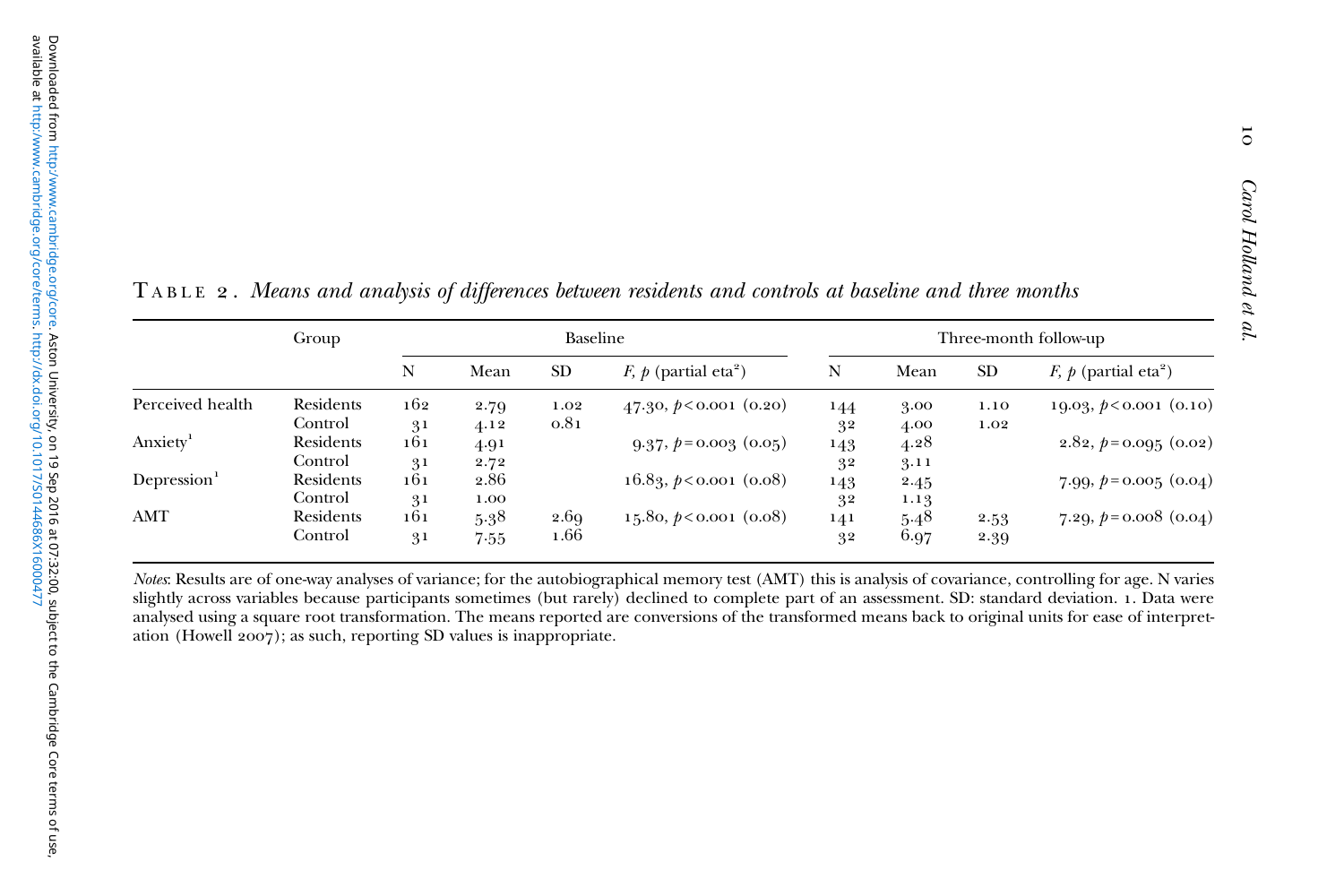| Measure              | Baseline                         | Three-month                                |
|----------------------|----------------------------------|--------------------------------------------|
|                      | $MLE(95\% CI)$                   |                                            |
| MMSE                 | $1.69(-0.12, 3.50)$              | $1.80(-0.09, 3.69)$                        |
| $ACF-R$              | $8.18$ $(9.19, 19.17)^*$         | $6.92$ $(1.88, 11.97)^*$                   |
| Attention            | $1.03(-1.90, 3.96)$              | $1.53(-0.64, 3.69)$                        |
| Memory               | $5.18$ $(2.93, 7.43)^*$          | $3.39$ $(0.83, 5.94)^*$                    |
| Fluency              | $1.73$ $(0.42, 3.03)^*$          | $1.76$ (0.59, 2.93) <sup>*</sup>           |
| Language             | $0.95(-1.00, 2.90)$              | $2.12$ $(0.26, 3.99)^*$                    |
| Visuo-spatial        | $1.82$ (0.19, $3.45$ )*          | $1.72(-0.05, 3.49)$                        |
| IADI.                | $7.34$ $(3.38, 11.31)^*$         | $7.22~(3.45, 11.00)^*$                     |
| FLP total            | $-417.10$ $(-553.46, -280.75)^*$ | $-162.40$ ( $-287.89, -36.91$ <sup>*</sup> |
| FLP component:       |                                  |                                            |
| Ambulatory           | $-79.82$ (-110.70, -48.94)*      | $-65.13$ $(-99.87, -30.39)^*$              |
| Mobility             | $-289.16(-3756.24, 3177.92)$     | $-58.25 (-92.11, -24.39)^*$                |
| Household management | $-316.93 (-3905.79, 3271.93)$    | $-28.32(-61.72, 5.09)$                     |
| Social               | $-67.27$ (-101.97, -32.58)*      | $-20.24(-50.86, 10.38)$                    |
| Recreational         | $-64.02$ $(-102.51, -25.52)^*$   | $-39.69 (-73.02, -6.36)^*$                 |
| Alertness            | $-87.49(-145.58,-29.40)^*$       | $-18.27 (-79.21, 42.67)$                   |
| Sleep                | $-106.84(-157.84,-55.85)$ *      | $-32.35(-72.65, 7.96)$                     |
| Communication        | $-74.89 (-128.47, -21.31)^*$     | $-29.41 (-82.70, 23.87)$                   |

<span id="page-10-0"></span>TABLE 3. Cross-sectional comparisons between groups at baseline and three months

Notes: Maximum likelihood estimate (MLE) and estimated 95 per cent confidence interval  $(95\% \text{ CI})$  are for the group effect. MMSE: Mini-Mental State Examination. ACE-R: Addenbrookes Cognitive Examination Revised. IADL: instrumental activities of daily living. FLP: functional limitations profile.

Significance: \* significant effect (that is where o is not between the two bounds of the CI).

after transition to the supported living environment, these comparisons are repeated at the three-month time-point.

Where age is significantly correlated with the variable, this is controlled for by entering it as a covariate, given the age difference between the groups, which was only the case for the AMT in [Table](#page-9-0) 2. For ADL, there is very high censoring overall, and complete censoring for the control group, so it is not analysed further.

There were age effects for all cognitive variables, but not for functional limitations or IADLs. Table 3 gives results of the cross-sectional TOBIT model, controlling for effects of age (see also [Table](#page-12-0)  $\zeta$ ). The coefficients (maximum likelihood estimates (MLEs)) cannot be interpreted directly in the units of the measure, as is typically done in linear regression with normally distributed outcomes, because the measure was limited (truncated) by the censoring observed. To put it simply, this analysis extends the range of the outcomes. For example, for IADL the range is  $(0, 8)$  with  $50$  per cent of the cohort hitting the maximum value. The magnitude of the difference between the two groups at baseline  $(7.34; 95)$  per cent confidence interval  $(95\% \text{ CI}) = 3.38, 11.31)$  reflects the difference in the average IADL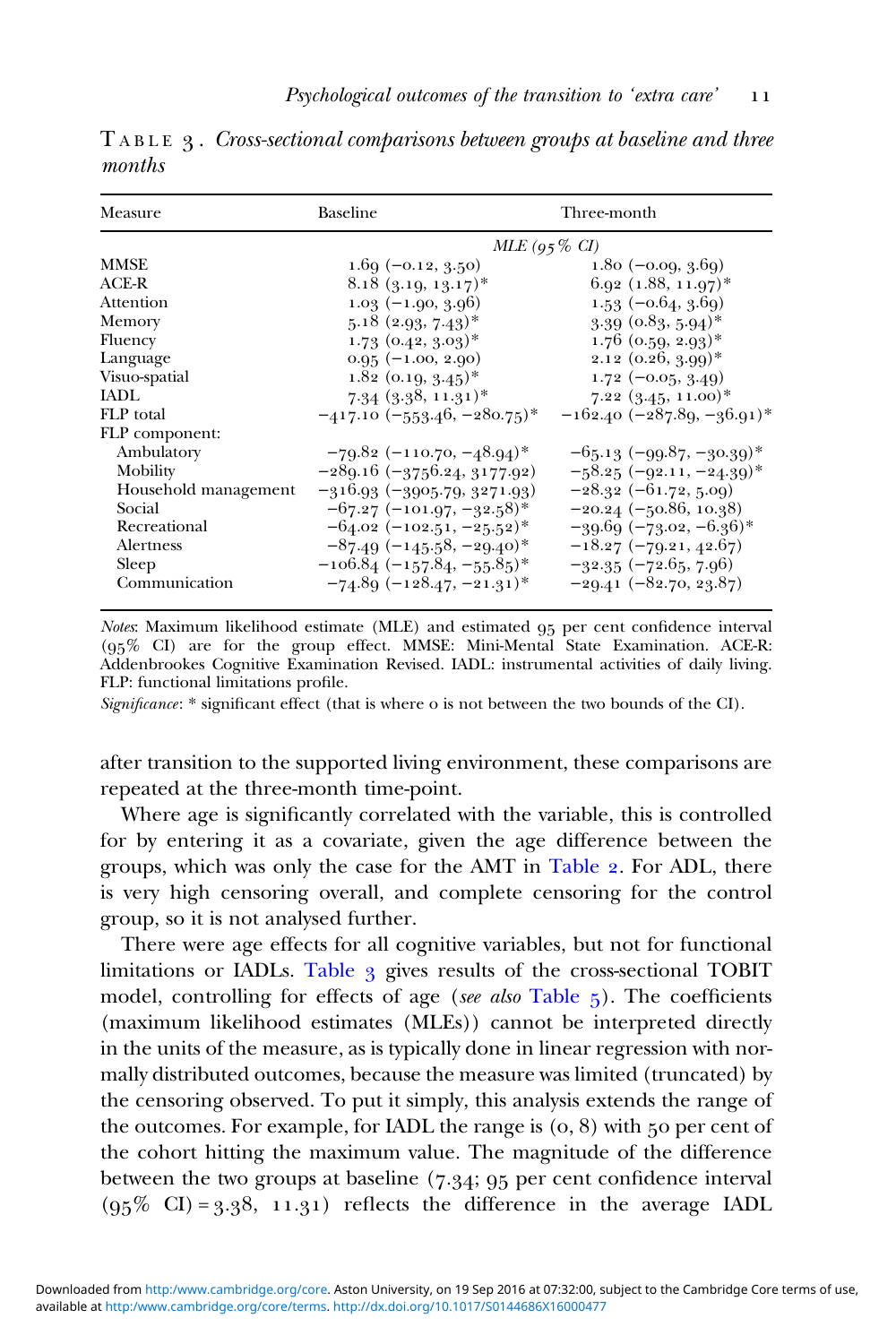<span id="page-11-0"></span>TABLE 4. Results of analyses (F-ratios) of variance for uncensored variables<sup>1</sup>

|                    | Group             | Time              | $Group \times Time$ | Time, residents | Time, control     |
|--------------------|-------------------|-------------------|---------------------|-----------------|-------------------|
| Perceived health   | 41.67, p < 0.001  | 0.02, $p = 0.890$ | $3.33, p=0.070$     | $5.05, p=0.026$ | 1.09, $p = 0.305$ |
| Anxiety            | 6.26, $p = 0.013$ | $0.02, p=0.878$   | 1.48, $p=0.226$     | 2.38, $p=0.125$ | 0.49, $p = 0.490$ |
| Depression         | 13.57, p < 0.001  | 0.24, $p = 0.628$ | 1.86, $p = 0.175$   | $4.38, p=0.038$ | 0.31, $p = 0.58c$ |
| AMT                | 13.73, p < 0.001  | $2.71, p=0.102$   | $2.01, p=0.445$     | $2.40, p=0.124$ | 0.05, $p = 0.826$ |
| Degrees of freedom | 1, 162            | 1, 162            | 1, 162              | 1, 131          | 1, 29             |

Note: 1. For the autobiographical memory test (AMT) this is analysis of covariance, controlling for age.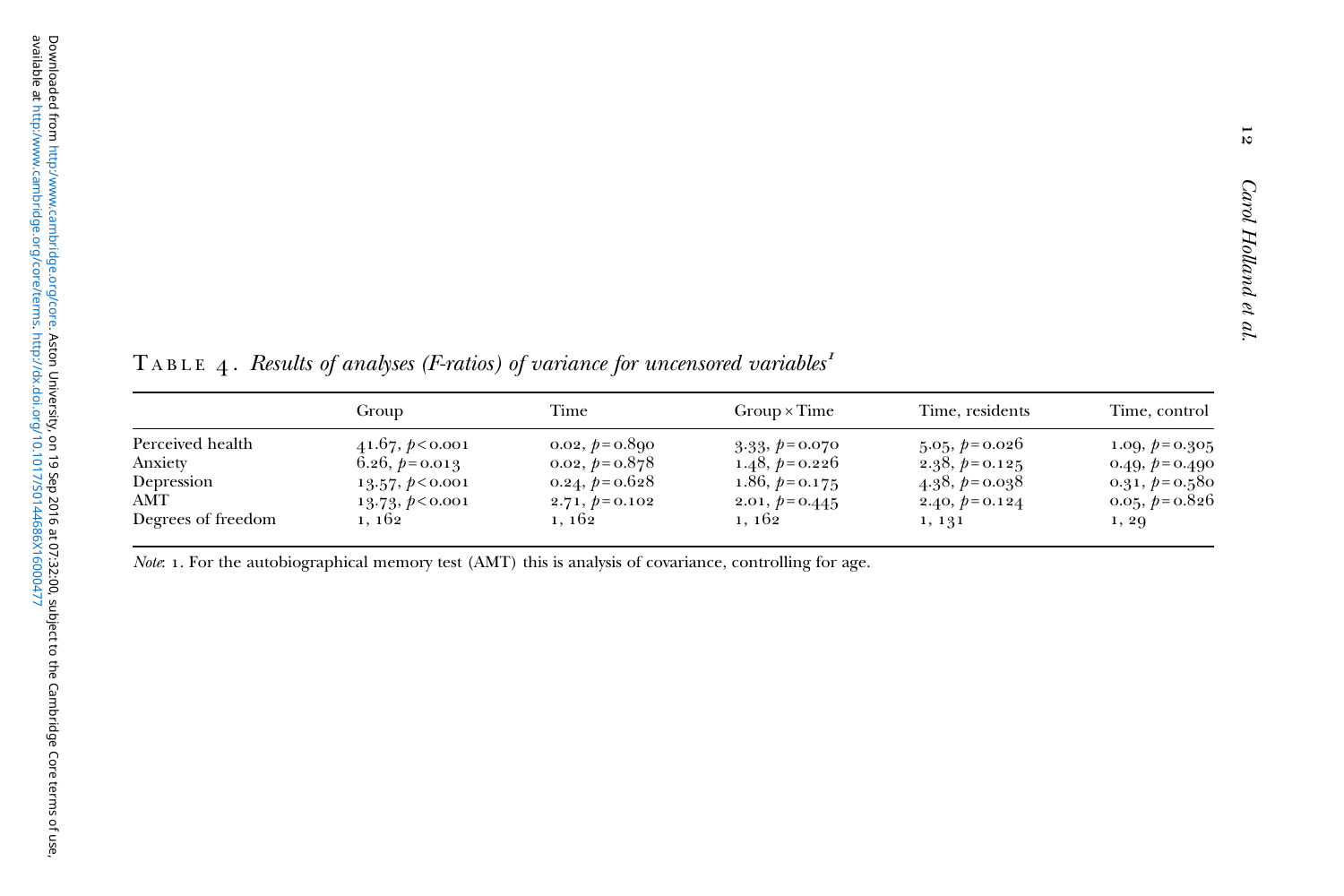<span id="page-12-0"></span><code>TABLE</code>  $_5$  . Maximum likelihood estimate (MLE) and an estimated 95 per cent confidence interval (95  $\%$  CI) for the overall effects and interactions for the two groups

| Variable      | Age                        | Group                         | Time                        | $Group \times Time$       |
|---------------|----------------------------|-------------------------------|-----------------------------|---------------------------|
|               |                            |                               | $MLE (95\% CI)$             |                           |
| <b>MMSE</b>   | $0.13(-0.21,-0.04)^*$      | $1.47 (-0.27, 3.21)$          | $0.32(-0.17, 0.81)$         | $0.18(-1.12, 1.48)$       |
| ACE-R         | $-0.38$ $(-0.58, -0.19)^*$ | $6.35$ $(2.82, 9.89)^*$       | $1.56$ (0.5, 2.62)          | $-0.03(-1.9, 1.84)$       |
| Attention     | $-0.12$ $(-0.22, -0.03)^*$ | $0.3(-1.87, 2.46)$            | $-0.91 (-1.59, -0.23)^*$    | $0.12 (-1.4, 1.64)$       |
| Memory        | $-0.1$ $(-0.2, 0)$         | $3.67$ (2.06, 5.28)*          | $1.5$ $(0.78, 2.22)^*$      | $-1.19(-2.76, 0.39)$      |
| Fluency       | $-0.13$ $(-0.18, -0.07)^*$ | $1.24 (-0.06, 2.54)$          | $-0.1$ $(-0.46, 0.26)$      | $0.36(-0.69, 1.4)$        |
| Language      | $-0.13(-0.21,-0.05)^*$     | $0.24 (-1.46, 1.93)$          | $-0.3$ ( $-0.99$ , $0.38$ ) | $1.34(-0.3, 2.97)$        |
| Visuo-spatial | $-0.07$ $(-0.14, -0.01)^*$ | $1.17(-0.15, 2.5)$            | $0.52(-0.07, 1.1)$          | $-0.55$ ( $-1.77, 0.68$ ) |
| FLP total     | $2.11 (-4.92, 9.15)$       | $-390.18 (-530.66, -249.7)^*$ | $-47.9 (-84.52, -11.28)$ *  | 194.99 (105.59, 284.38)*  |
| IADL          | $-0.07$ $(-0.17, 0.03)$    | $7.83~(5.39, 10.27)$ *        | $-0.32$ $(-0.67, 0.03)$     | $9.73(8.68, 10.78)$ *     |

*Notes*: Model 1 is:  $B_{\text{Age}}A + b_{\text{Group}}G + b_{\text{Time}}T + b_{\text{Group}} \times \text{Time}G \times T$ . MMSE: Mini-Mental State Examination. ACE-R: Addenbrookes Cognitive Examination Revised. FLP: functional limitations profile. IADL: instrumental activities of daily living. Significance: \* significant effect.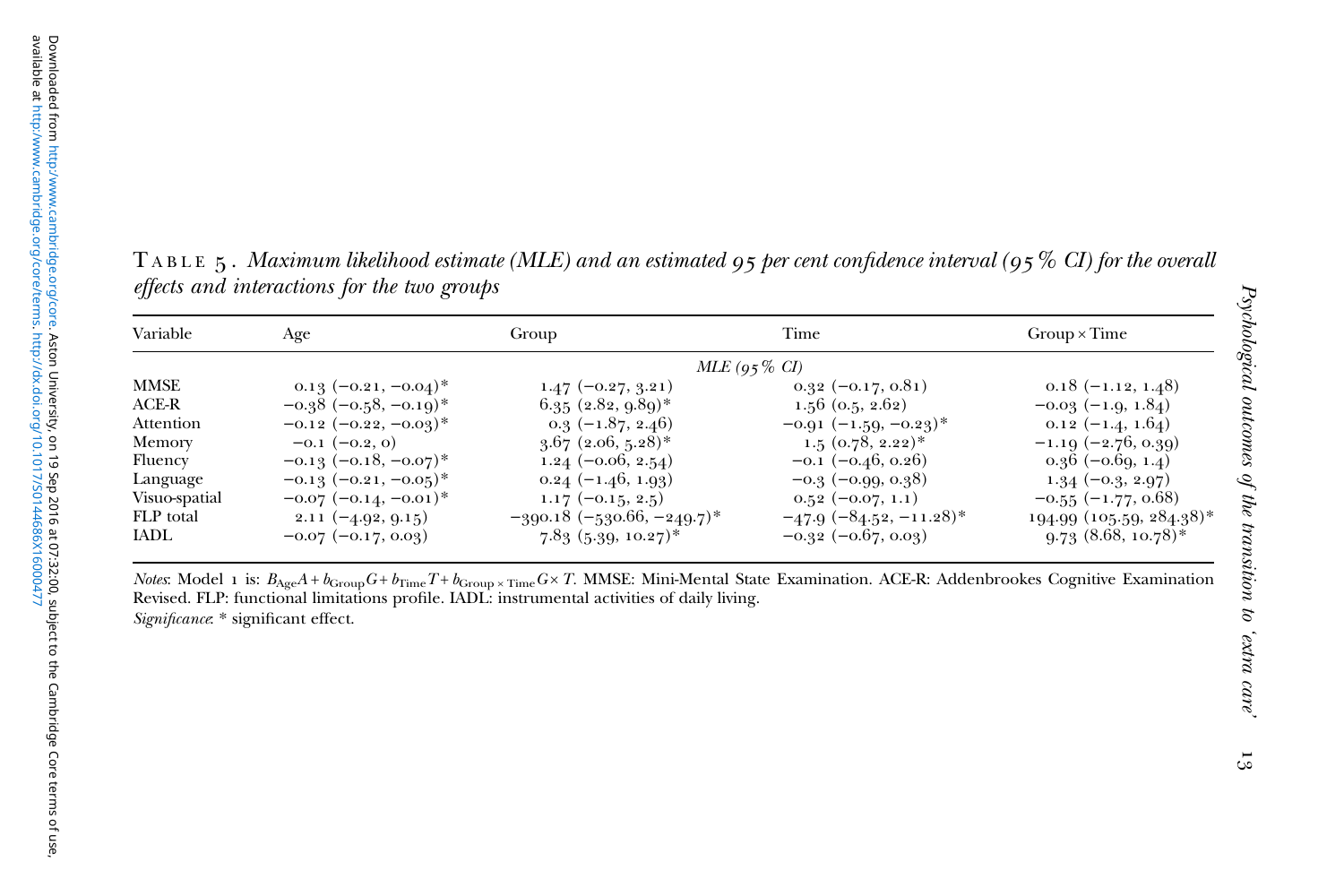between the two groups as well as the change in the probability of exceeding the censoring threshold (McDonald and Moffitt  $1080$ ).

Group effects are given separately for baseline and three months, to determine whether baseline differences are still clear three months later (Hypothesis 2). Negative values signify a lower value for the control group compared to the residents, positive numbers signify a higher score for the control group compared with the residents.

To summarise [Tables](#page-9-0) 2 and 3, at baseline, when compared to the control group, residents had poorer autobiographical memory (AMT score), were more depressed and anxious, and had poorer perceived health. They also had more functional limitations (FLP), lower levels of independence (IADL), poorer ACE-R scores and poorer ACE-R constituent abilities, notably memory, fluency and visuo-spatial skills. The presence of group differences in the context of controlling for age confirms that these were indeed group differences that were not simply due to the age difference, confirming Hypothesis 1.

When measures were repeated three months later, most effect sizes for these differences reduced (Hypothesis 2). The significant difference in anxiety,  $F(1, 191) = 9.37, p < 0.001$ , between residents and controls at baseline was no longer significant,  $F(1, 164) = 2.82$ ,  $p = 0.095$ : scores had decreased for residents and fractionally increased for controls. There was a significant difference in language ability after three months that was not there at baseline, and the group effect for visuo-spatial skills at baseline was not significant after three months (see also  $Table 1$  $Table 1$  for means). It is noticeable that the group effect for FLP total was much reduced after three months. While at baseline there was a difference of  $417.10 \ (95\% \ \text{CI} = 553.46, 280.75)$  in limitations for residents related to controls, by three months this was only an increase of  $162.40$  ( $95\%$  CI =  $287.89$ ,  $36.91$ ), which, while still a significant difference, shows a change in level. It must be borne in mind that these coefficients cannot be interpreted directly in the units of the original measure because of the adjustment for censoring to give unbiased estimates of predictor effects.

Given this overall change in FLP, the sub-scales were also examined. These cross-sectional analyses  $(Table_3)$  $(Table_3)$  $(Table_3)$  revealed lower limitations for controls for all measures at baseline except mobility (items such as 'I do not walk up or down hills') and household management (items such as 'I do not do any of the cleaning that I would usually do'). By three months, this pattern had changed: group differences in social limitations (items such as 'I talk less with other people'), alertness (items such as 'I do not keep my attention on an activity for long'), sleep (items such as 'I sleep or doze more during the day') and communication (items such as 'I speak with difficulty; I get stuck for words, I stutter, stammer or slur my words') were no longer significant.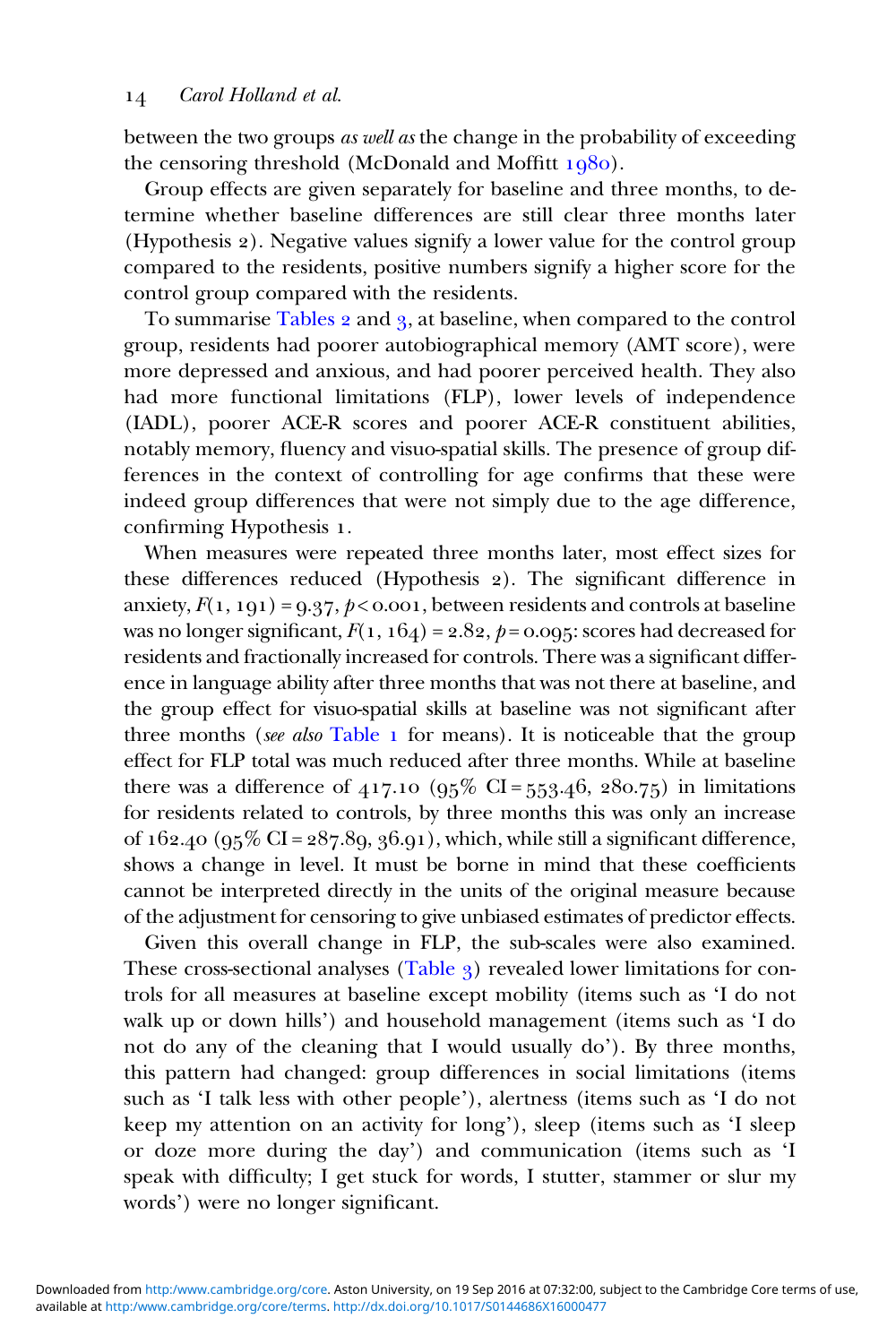Although there are reductions in differences between groups after three months as hypothesised, in order to determine whether such changes are significant, within-participant comparisons across time and time × group interaction terms were examined (Hypothesis 3). A significant interaction would indicate that one group changed with time in a significantly different manner to the other group. [Table](#page-11-0)  $_4$  illustrates a significant effect of time for depression for residents such that depression reduced over the three months,  $F(1, 131) = 4.38$ ,  $p = 0.038$ , but the interaction was not significant,  $F(1, 161) = 1.86$ ,  $p = 0.175$ . There was also a significant effect of time for perceived health such that residents perceived their health to be better after three months than they did at baseline,  $F(1, 131) = 5.05$ ,  $p = 0.026$ . The interaction showed a marginal effect such that while the residents' perceived health improved, the controls' worsened,  $F(1, 161) = 3.33, p =$ 0.070, although the worsening of perceived health for the controls was not significant.

Two different TOBIT models were used to investigate these effects for the censored variables (see [Tables](#page-12-0)  $5$  and  $6$ ). Model 1 ([Table](#page-12-0)  $5$ ) captures the overall difference between groups – 'Group' measures the difference of the control group from the residents group at baseline. 'Time' measures the effect of time over both groups, Group × Time measures whether the effect of time is different between the control group and the residents group. There were overall effects of time for ACE-R and its components memory and attention, with memory improving and attention reducing (see means in [Table](#page-8-0)  $\bf{1}$ ), but these changes were no different between groups (no interaction). Group × Time interactions are significant for FLP total and IADL.

Model  $\alpha$  [\(Table](#page-15-0) 6) captures the effects within the two groups, measuring the effect of 'Age' on the variables for each group separately, and the effect of 'Time' for each group. Findings illustrate improvement in memory for residents, but not controls. [Table](#page-15-0)  $6$  illustrates that the interaction in  $FLP$ shown in [Table](#page-12-0)  $5$  is explained by an increase with time for the control group in functional limitations ( $157, 95\%$  CI =  $75-240$ ), and a reduction (improvement) in limitations for residents  $(-48, 95\% \text{ CI} = -84, -11)$ . [Table](#page-15-0) 6 furthermore suggests that the interaction for IADL is a result of stability for residents (no effect of time), but slightly increasing for controls (improving) (2.4,  $95\%$  CI = 1.9, 2.8). There is only an effect of age for the control group.

Given the highly significant interaction for FLP, the eight FLP components used were examined to determine which aspects of everyday functioning limitations improved for residents versus controls. TOBIT analysis was again employed as at least 30 per cent of participants had no scored limita-tions on each category. [Table](#page-17-0)  $\frac{1}{7}$  demonstrates significant Group × Time interactions for household management, social, alertness and sleep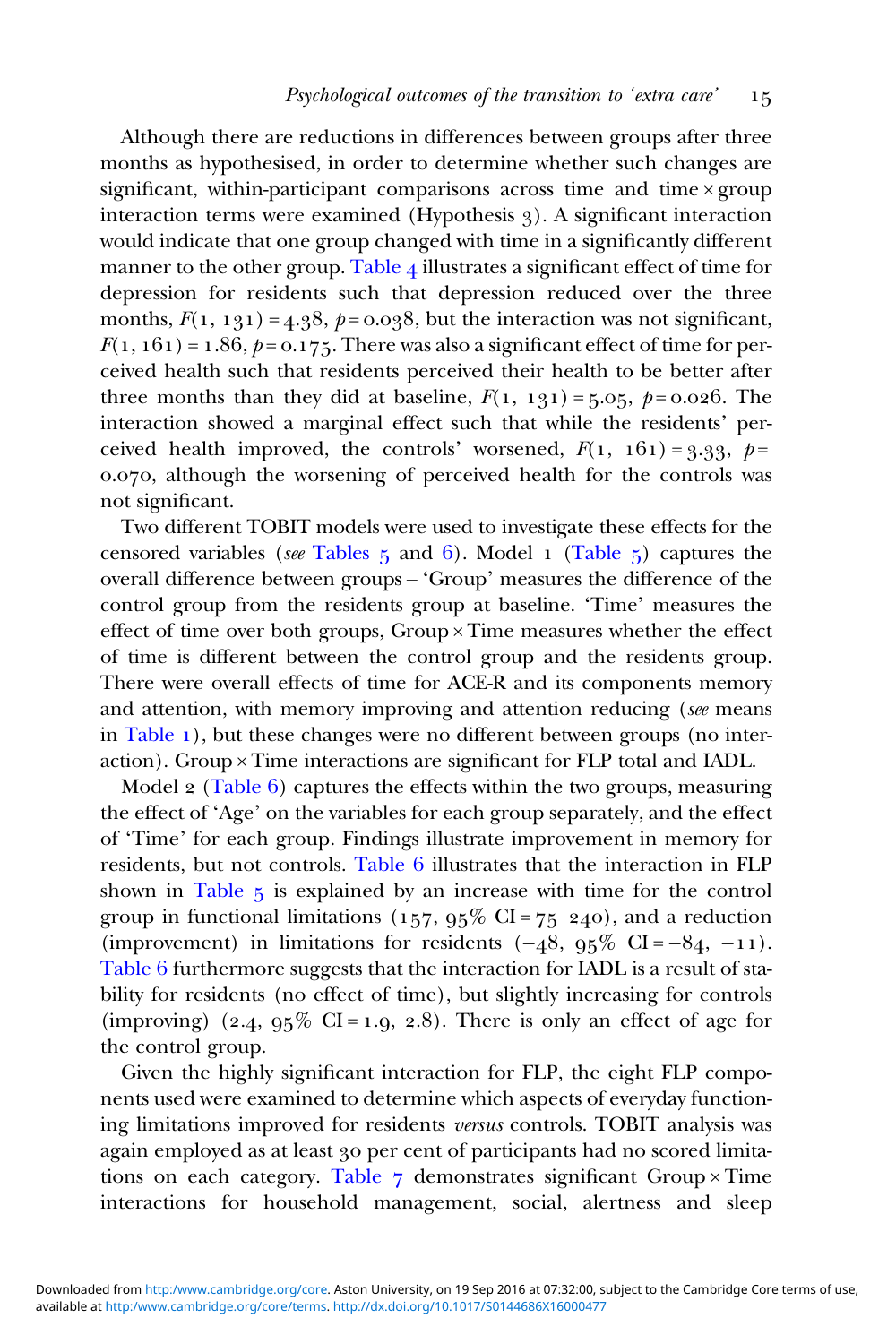<span id="page-15-0"></span><code>TABLE 6</code> . Maximum likelihood estimate (MLE) and an estimated 95 per cent confidence interval (95  $\%$  CI) for the age and time effects for the two groups

| Variable      | Age, residents             | Age, control               | Time, residents               | Time, control                         |
|---------------|----------------------------|----------------------------|-------------------------------|---------------------------------------|
|               |                            |                            | $MLE(95\% CI)$                |                                       |
| MMSE          | $-0.1$ $(-0.18, -0.09)^*$  | $-0.09(-0.17,-0.01)^*$     | $0.32(-0.19, 0.89)$           | $0.37(-0.5, 1.25)$                    |
| <b>ACER</b>   | $-0.39$ $(-0.57, -0.21)^*$ | $-0.3(-0.48,-0.11)$        | $1.57$ $(0.51, 2.63)^*$       | $1.48$ (0.09, 2.86)*                  |
| Attention     | $-0.1$ $(-0.19, -0.01)$    | $-0.11 (-0.21, -0.02)^*$   | $-1.01$ $(-1.72, -0.29)^*$    | $-0.13(-0.93, 0.68)$                  |
| Memory        | $-0.11$ $(-0.2, -0.02)^*$  | $-0.06$ ( $-0.16$ , 0.04)  | $1.51~(0.78, 2.23)^*$         | $0.34(-0.98, 1.66)$                   |
| Fluency       | $-0.14$ (-0.19, -0.08)*    | $-0.12$ $(-0.18, -0.06)^*$ | $-0.1$ $(-0.46, 0.27)$        | $0.26(-0.72, 1.23)$                   |
| Language      | $-0.12$ $(-0.2, -0.04)^*$  | $-0.12$ $(-0.2, -0.03)^*$  | $-0.34(-1.04, 0.36)$          | 1.1 $(-0.2, 2.39)$                    |
| Visuo-spatial | $-0.08$ $(-0.14, -0.01)^*$ | $-0.06$ $(-0.13, 0)$       | $0.51(-0.09, 1.11)$           | $0.09(-0.82, 1)$                      |
| FLP total     | $2.77(-4.23, 9.78)$        | $-2.81(-10.36, 4.74)$      | $-48.17$ $(-84.81, -11.52)^*$ | $157.93$ (75.43, 240.44) <sup>*</sup> |
| <b>IADL</b>   | $-0.08$ ( $-0.18$ , 0.03)  | $0.93$ $(0.65, 1.22)^*$    | $-0.32$ $(-0.67, 0.03)$       | $2.4$ (1.92, 2.87)*                   |

*Notes*: Model 2 is:  $b_{\rm Age}$ Residents × (Group = 0) × A =  $b_{\rm Age}$ Control × (Group = 1) × A +  $b_{\rm Time}$ Residents × (Group = 0) × T +  $b_{\rm Time}$ Control × (Group = 1) × T Note that the outcomes have not been normalised and therefore the magnitude of the coefficients cannot be compared between outcomes. MMSE: Mini-Mental State Examination. ACE-R: Addenbrookes Cognitive Examination Revised. FLP: functional limitations profile. IADL: instrumental activities of daily living.

Significance: \* significant effect.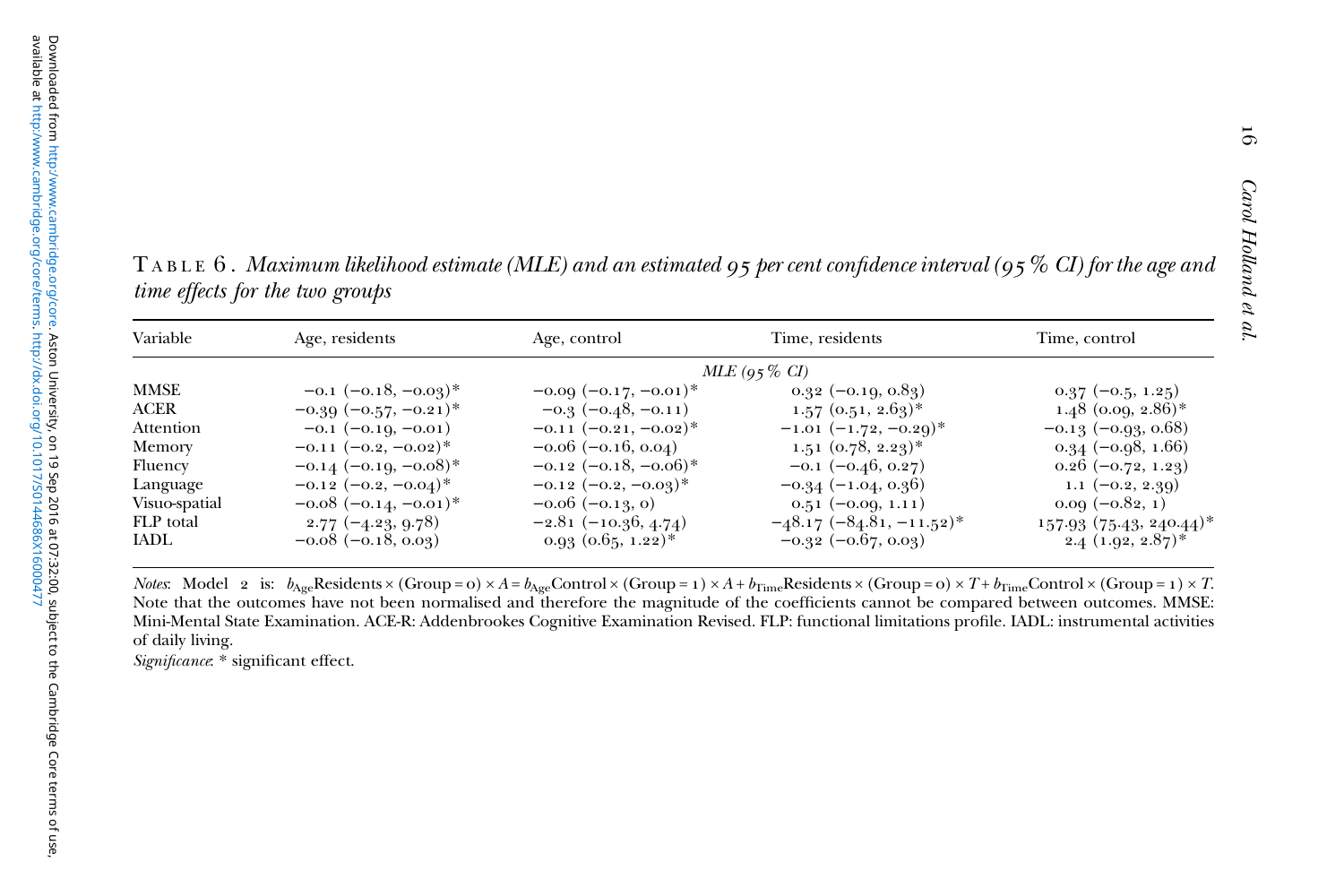limitations, and [Table](#page-18-0) 8 clarifies that mobility, household management, social and sleep limitations worsened over time for controls (limitations increased) but not for residents, and recreation (items such as 'I take part in fewer community activities'), alertness and communication limitations improved (limitations reduced) for residents but not for controls. [Table](#page-18-0) 8 furthermore illustrates that age was an important contributor for the control group, but not for residents. That is, the impact of age is not significant for residents.

### Predicting change in outcomes: functional limitations

The above data show clearly that total functional limitations reduced for the residents group but that this was focused on the three variables recreation, communication and alertness. In order to determine what predicted these changes for residents (Hypothesis  $4$ ), change variables were computed by subtracting scores at follow-up from scores at baseline, and changes in wellbeing (depression, anxiety, perceived health), cognition and the AMT were added as predictors, using a sequential model building hierarchical 'entry' method in a multiple regression analysis (the outcome variable is not censored and so TOBIT modelling is not necessary). Change in limitations in alertness was not significantly predicted by the model  $F(q, q2) = 1.52$ ,  $p = 0.154$ ,  $R^2 = 0.14$ , and no step added a significant proportion of the variance. The overall regression model for change in limitations in communication was not significant,  $F(9, 92) = 1.47$ ,  $p = 0.173$ ,  $R^2 = 0.14$ , but addition of change in AMT as a predictor did produce a significant difference in variance predicted,  $F_{\text{change}}(1, 87) = 7.57$ ,  $p = 0.007$  ( $\Delta R^2 = 0.08$ ). That is, the overall model was not significant, but the addition of change in AMT gave a significant change in  $R^2$ . Finally, change in limitations in recreation was significantly predicted by the model,  $F(q, 8q) = 2.31, p = 0.023, R^2 = 0.21,$ with change in cognitive variables (ACE-R sub-components attention, memory, visuo-spatial skills and language) being the key predictors here, producing significant increment in variance predicted  $(\Delta R^2 = 0.16)$ . Contrary to expectations, change in the indicator of executive function used, fluency, was not a significant predictor.

# Predicting change in outcomes: depression

Given that depression reduced for residents, psychological factors that may predict change in depression were examined using regression procedures,  $e.g.$  it is known that persistent anxiety is a precursor for depression, and that autobiographical memory specificity is also closely associated with depression. Changes in perceived health and anxiety were entered as a wellbeing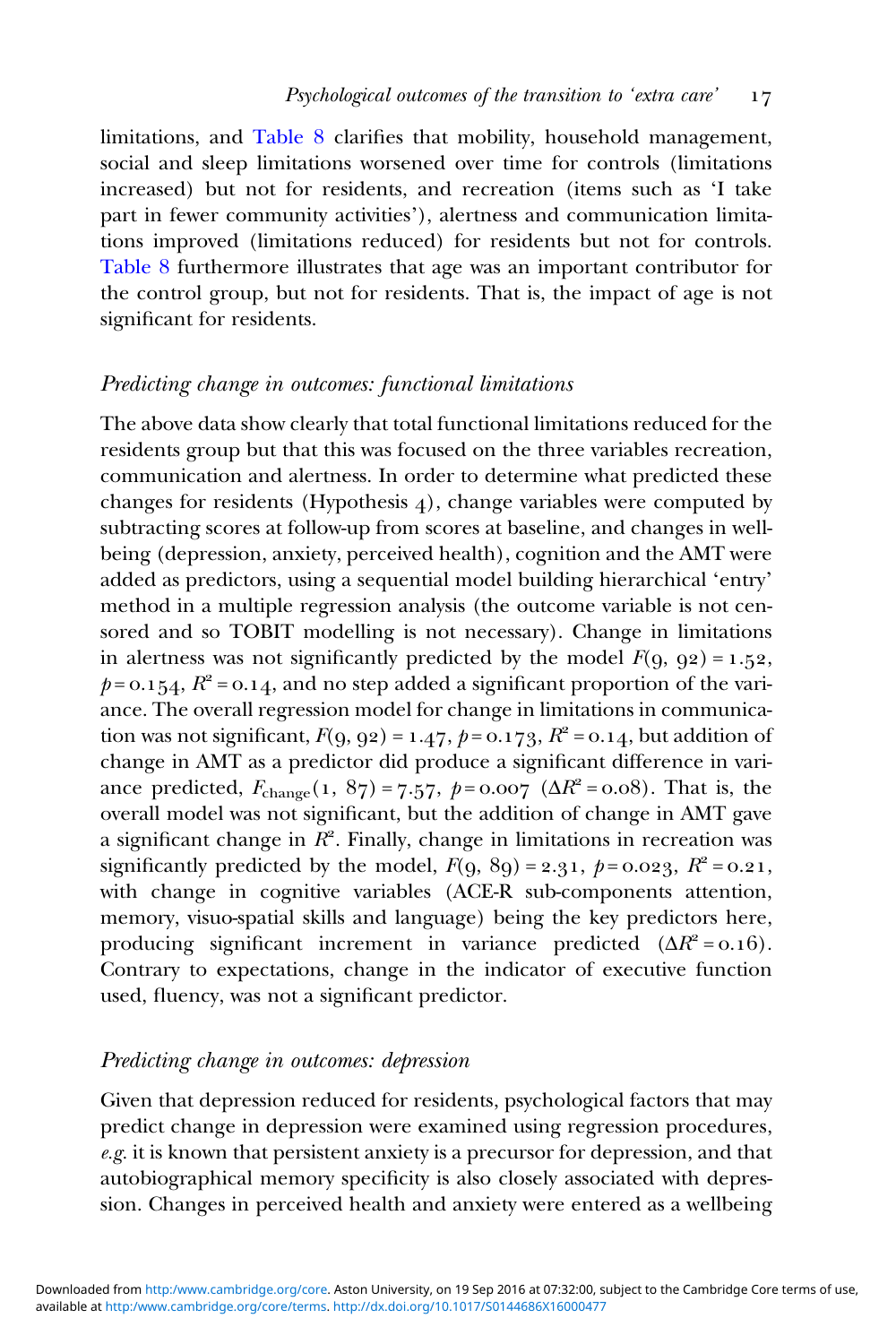<span id="page-17-0"></span> $\texttt{T} \texttt{A} \texttt{B} \texttt{L} \texttt{E}$   $\texttt{Z}$  . Longitudinal analysis for functional limitations profile (FLP) components for Model 1

| FLP component        | Age                     | Group                            | Time                         | $Group \times Time$               |
|----------------------|-------------------------|----------------------------------|------------------------------|-----------------------------------|
|                      |                         |                                  | $MLE (95\% CI)$              |                                   |
| Ambulatory           | $-0.46$ (-1.64, 0.71)   | $-96.93 (-129.57, -64.28)^*$     | $-15.04 (-33.27, 3.18)$      | $2.05(-49.95, 54.04)$             |
| Mobility             | $0.00(-1.07, 1.25)$     | $-393.33 (-428.29, -358.36)$     | $-8.81 (-26.02, 8.39)$       | 311.42 (266.39, 356.45)           |
| Household management | $0.11 (-1.14, 1.37)$    | $-294.44$ $(-332.18, -256.71)$ * | $-12.7(-32.91, 7.52)$        | 248.53 (198.12, 298.95)*          |
| Social               | $0.1$ $(-1.16, 1.35)$   | $-95.83(-130.73,-60.92)$ *       | $-17.96(-36.15, 0.22)$       | $61.37$ $(16.37, 106.36)^*$       |
| Recreational         | $0.5(-0.72, 1.72)$      | $-78.61(-110.24,-46.98)$ *       | $-20.18$ $(-37.27, -3.09)^*$ | $36.54 (-7.32, 80.4)$             |
| Alertness            | $-0.77$ $(-2.96, 1.41)$ | $-99.68$ $(-155.95, -43.41)^*$   | $-66.29(-101.72,-30.86)$ *   | $83.8$ (0.91, 166.7) <sup>*</sup> |
| Sleep                | $-1.1 (-2.74, 0.54)$    | $-170.3 (-217.23, -123.36)^*$    | $-20 (-43.91, 3.91)$         | $121.48(64.8, 178.15)^*$          |
| Communication        | $0.35 (-1.26, 1.95)$    | $-107.42$ $(-156.42, -58.41)^*$  | $-30.75$ $(-61.35, -0.14)^*$ | $73.4 (-2.55, 149.35)$            |

Note: Maximum likelihood estimate (MLE) and estimated  $95$  per cent confidence interval ( $95\%$  CI) are for the overall effects and interactions. Significance: \* significant effect.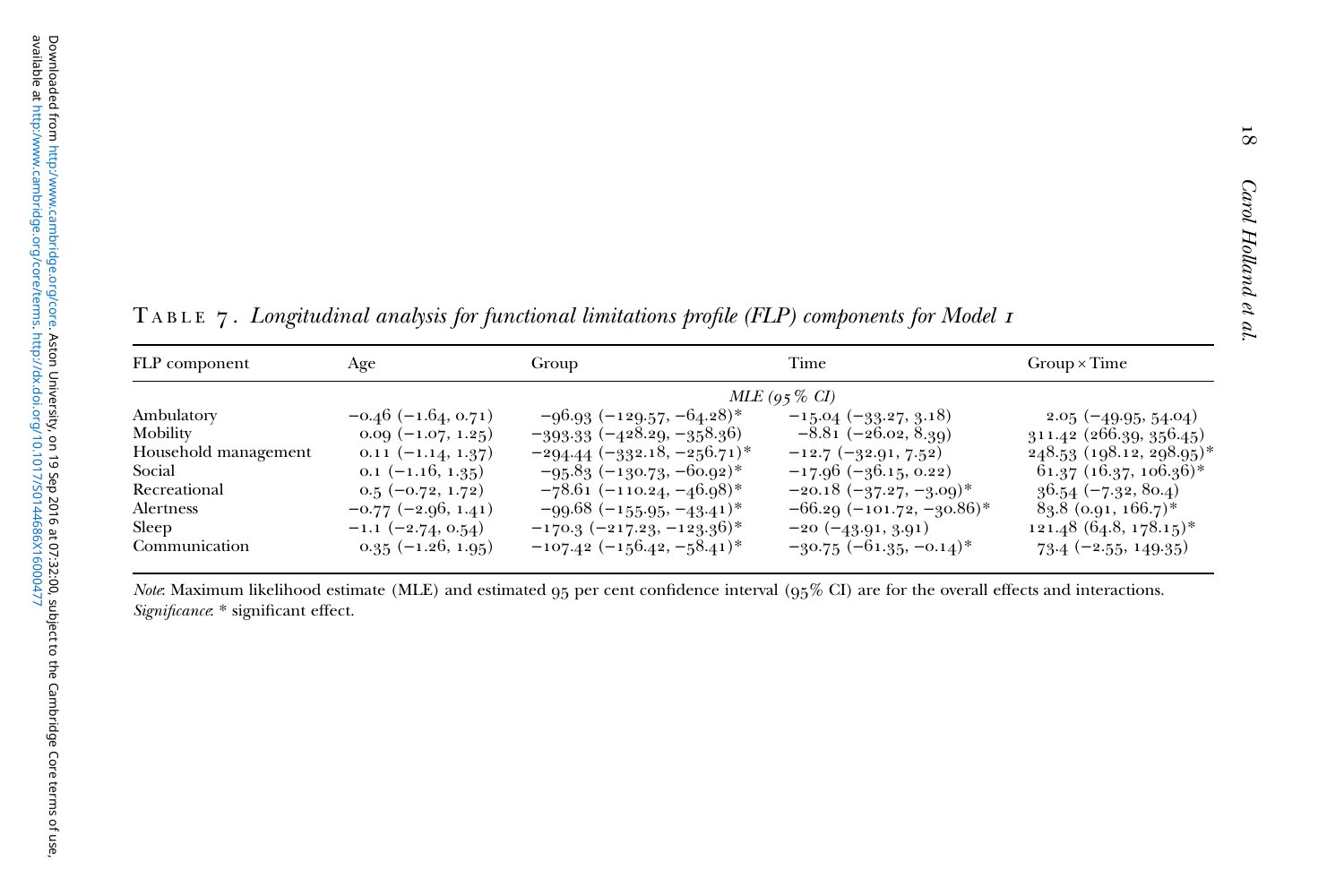| FLP component        |                         | Age                        | Time                         |                               |
|----------------------|-------------------------|----------------------------|------------------------------|-------------------------------|
|                      | Residents               | Control                    | Residents                    | Control                       |
|                      |                         |                            | $MLE (95\% CI)$              |                               |
| Ambulatory           | $0.19(-1.33, 0.95)$     | $-2.28$ $(-3.69, -0.87)^*$ | $-15.47$ (-32.59, 1.65)      | $-5.32$ (-91.23, 80.58)       |
| Mobility             | $0.04(-1.13, 1.2)$      | $-3.73(-5.15,-2.31)^*$     | $-7.79(-24.85, 9.26)$        | $131.04$ $(122.34, 139.74)^*$ |
| Household management | $0.16(-1.11, 1.43)$     | $-2.67(-4.11,-1.24)^*$     | $-12 (-32.12, 8.13)$         | $133.3(124.3, 142.31)^*$      |
| Social               | $0.34(-0.89, 1.57)$     | $-1.47$ $(-2.9, -0.05)^*$  | $-18.31 (-36.36, -0.26)^*$   | $69.28$ $(21.7, 116.86)^*$    |
| Recreational         | $0.72(-0.48, 1.93)$     | $-1.13$ $(-2.54, 0.28)$ *  | $-20.77$ $(-37.24, -4.29)^*$ | $52.66 (-16.57, 121.89)$      |
| Alertness            | $-0.53$ $(-2.69, 1.64)$ | $-2.4$ $(-4.82, 0.03)^*$   | $-71.56$ (-107.18, -35.94)*  | $59.71 (-22.69, 142.12)$      |
| Sleep                | $-1.12 (-2.76, 0.52)$   | $-4.04$ $(-5.93, -2.14)^*$ | $-19.51 (-43.62, 4.6)$       | 110.18 $(88.82, 131.54)^*$    |
| Communication        | $0.37(-1.24, 1.98)$     | $-1.39(-3.2, 0.43)$        | $-30.14(-0.02,-0.25)^*$      | $31.07 (-57.34, 119.48)$      |

<span id="page-18-0"></span> $\texttt{T} \texttt{ABLE } 8$  . Longitudinal analysis for functional limitations profile (FLP) components for Model 2

Note: Maximum likelihood estimate (MLE) and estimated  $95$  per cent confidence interval  $(95\% \text{ CI})$  are for the overall effects. Significance: \* significant effect.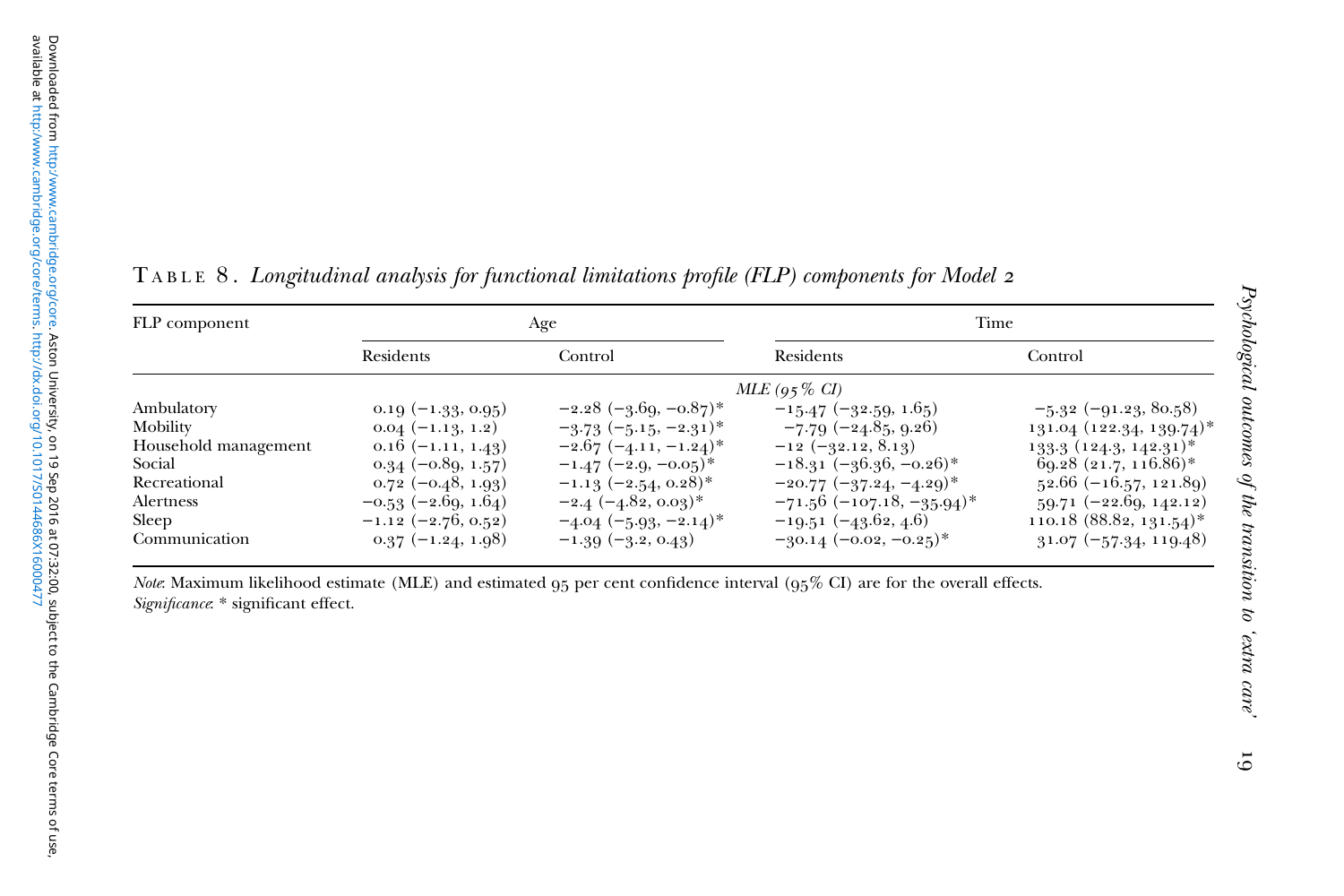step in a hierarchical entry method multiple regression, followed by change in cognitive function, and then change in the AMT.  $R^2$  was 0.31,  $F(8, 128) =$ 6.74,  $p < 0.001$ . The change in wellbeing contributed significantly to the outcome  $(\Delta R^2 = 0.26, F_{change}(2, 126) = 22.61, p < 0.001)$ . Specifically, within this, change in anxiety was a significant predictor,  $p < 0.001$ . The addition of the cognition step did not add a significant amount of the variance to the total model, but within that, change in the memory sub-component of the ACE-R was a significant predictor of change in depression measure  $(t = -2.31, p = 0.023).$ 

# Predicting change in outcomes: cognition

Given the suggestions from the background literature that changes in anxiety or depression would have an impact on cognitive function, and the positive changes in anxiety and depression for residents, a further regression analysis was conducted to examine the impact on change in the general cognitive function assessment, the ACE-R.  $R^2$  was 0.05,  $F(2, 127)$  $= 3.57$ ,  $p = 0.031$ . Change in depression and anxiety were both significant predictors of change in ACE-R, both  $p = 0.02$ .

### **Discussion**

# Initial differences

These findings are based on the initial transition from moving into an active supported living environment to three months after. Although longer-term influences of lower anxiety or living in a socially accessible and supported community may not yet be apparent, and will be assessed as the project progresses, learning from initial transitions can inform ongoing support and further development, and findings in line with initial hypotheses are apparent. First, there are many significant differences between the control group and the new residents moving into the 'housing-with-care' environment. Residents have poorer perceived health, are more anxious and depressed, and show poorer performance on the socio-emotional measure of memory used, autobiographical specificity. They show significantly poorer cognitive performance, and have poorer scores on independence indices such as the IADL, ADL and on the FLP measures, and although age has an influence on cognitive measures, these group differences are still salient when the age effect is controlled for. These differences are to be expected given that this is a group who have recently made the decision to move to a more supported environment and concurs with findings from parallel qualitative data on the same sample which finds that 'the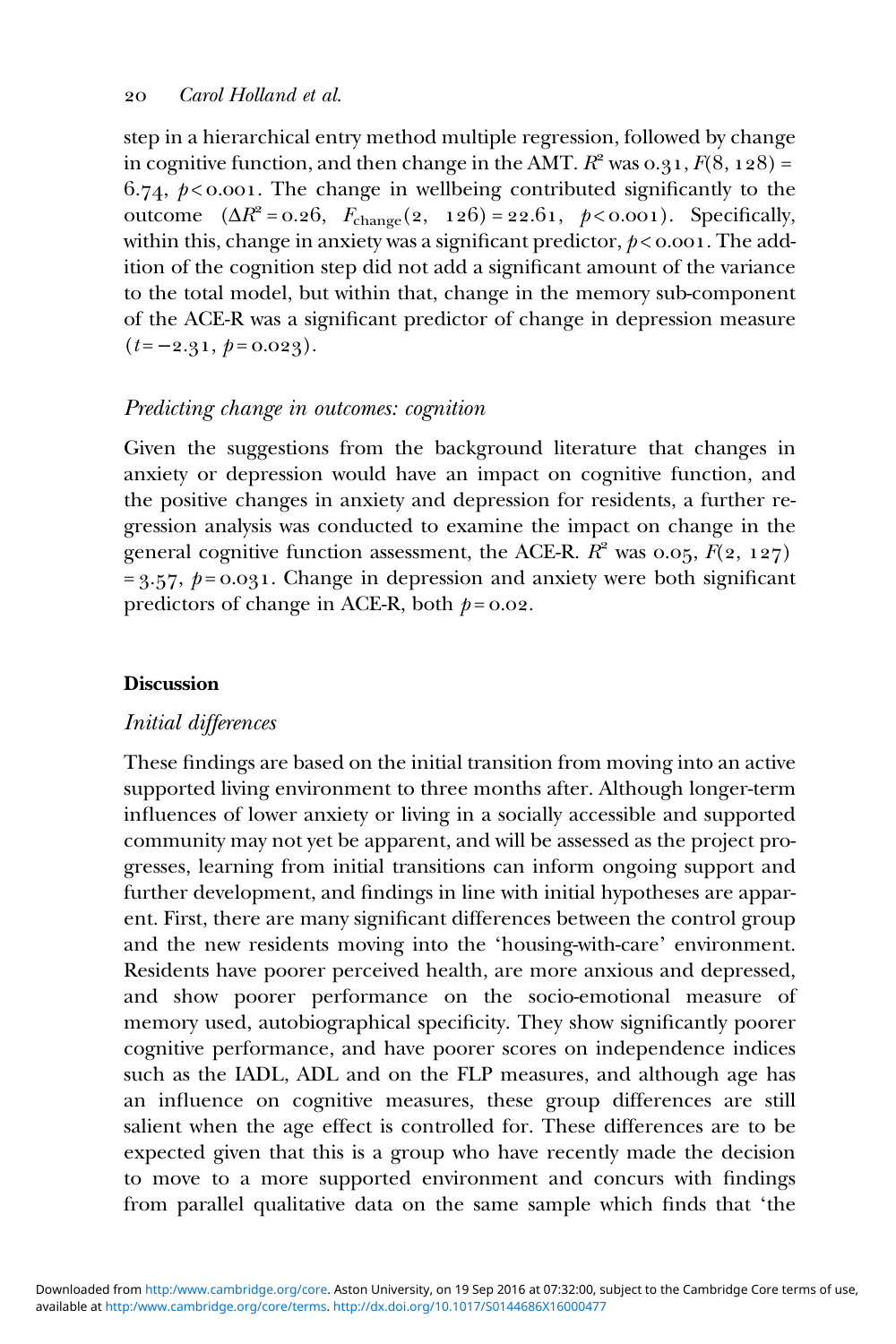decision to move into ExtraCare was, for many, directly due to concerns and challenges relating to living independently' (Hagger, Shaw and West  $2013$ : ). Since executive function measures (as indicated here by fluency) have been implicated in planning function, coping strategies, and the autobiographical memory specificity measure (AMT) has been related to wellbeing, depression and ability to cope with trauma, the measures confirm what people are telling us in the qualitative data – those who are moving into these supported living environments do not seem to be coping as well as our control group, independently of any age difference. This is further confirmed by the group effects in measures commonly used to assess independence, coping and need for care, and impact of morbidities on function, the IADL and FLP.

#### Three months later

However, data indicate that after a settling in period of about three months in the supported and active environments, some of these group differences have reduced. For example, differences in anxiety and visuo-spatial skills were no longer significant, and residents significantly improved on measures of depression and perceived health. Interactions between time and group indicated that while new residents significantly improved on functional limitations, the control group's limitations increased. Both groups improved on the general cognition measure, the ACE-R (and sub-components memory and attention), as may be expected for a group with low levels of impairment in terms of practice and familiarity effects, although the apparently greater improvement for residents did not result in a significant interaction. There were, however, improvements in the memory subcomponent for residents only. Given the difference in initial status and age, and the conservative nature of tests used (e.g. the use of TOBIT analysis to enable unbiased analysis of censored data and the use of the  $95\%$  CI values), these findings are important. Moving to an active and supportive environment is essentially a multi-component intervention and the precise aspects of the environment that are the source of these positive effects is unclear, but data from parallel qualitative studies and diary data clearly point to the increase in social interaction, the reduction in isolation, reduction in worries over home maintenance and safety, and an implied sense of personal control and purpose from volunteering in the activities and community functions for those able to do that  $(e.g. Cooke et al.$  $(2014)$ . For example, Holland *et al.*  $(2015)$  report from the qualitative data that residents reported that volunteering had enabled them to make friends and feel like valued members of the community, and Hagger, Shaw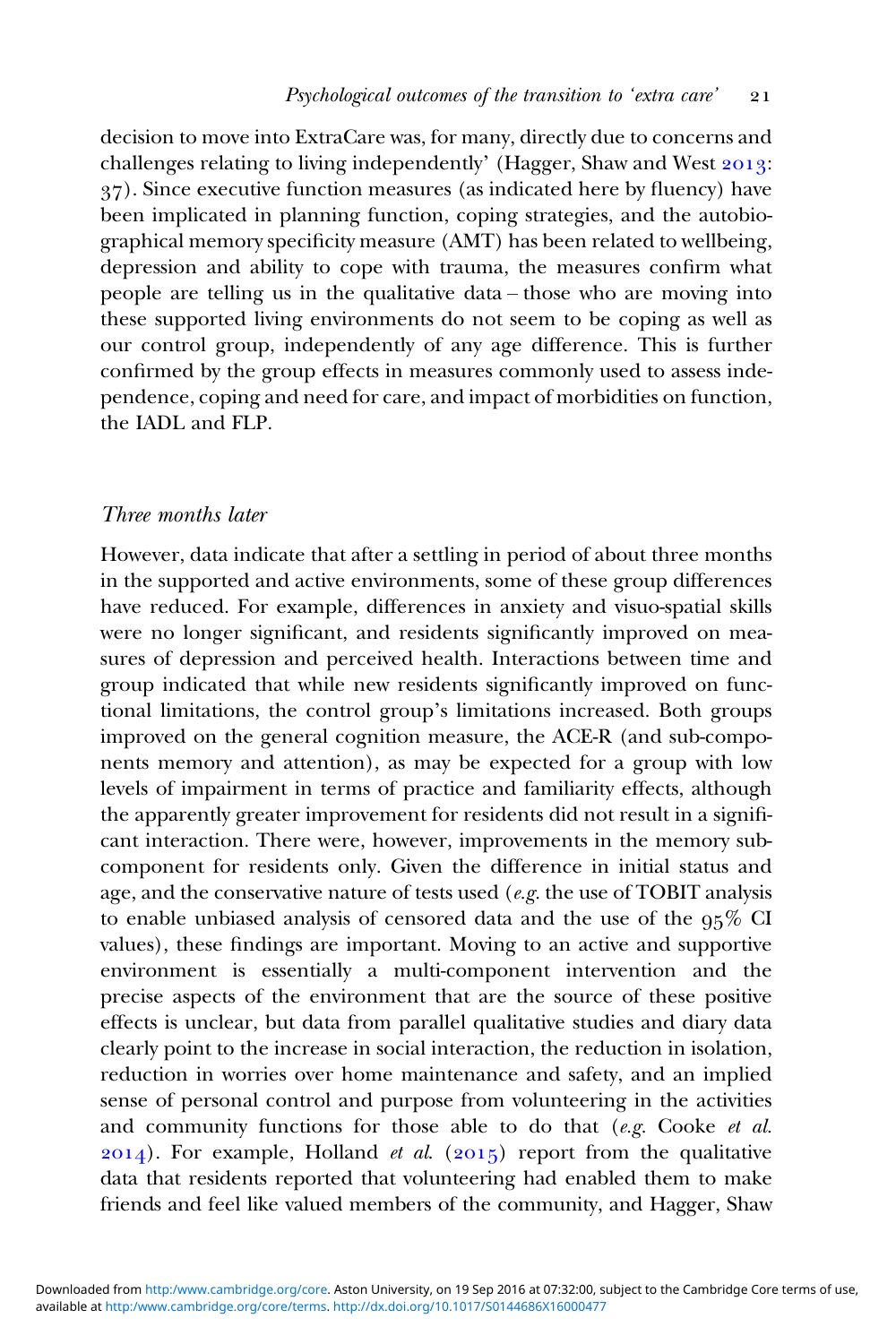and West  $(2015)$  gave several examples from the qualitative data of reported increase in social engagement, not necessarily to do with specific activities:

You think of home, alone with a husband that's got dementia and can't speak, it's a very lonely life. Your family come, they visit you but they go home. And so I've lost the loneliness and gained all the company and it's the start of a new life. Because when you're looking after somebody like that you haven't really got a life of your own. (Brenda, scheme focus group)

There were significant Group × Time interactions for the FLP (FLP total limitations) such that the control group's limitations increased but residents' limitations reduced, and for IADL, such that the control group's IADL increased while residents' IADL remained stable. The FLP results are striking and further investigations of its sub-components show clear reductions in communication, recreational and alertness limitations for the residents, in keeping with the hypothesis that living in a socially engaging environment is the source of the positive impact, with many of the FLP items relating to the impact of health on functions such as engagement in interaction or hobbies. At the same time there are increases in difficulties with mobility, household management, social and sleep function for control participants, factors one may expect to be declining with age. Importantly, and perhaps the most noteworthy finding, is that age is not a predictor of FLP components for residents but it is for controls. That is, the effect of increasing age is less influential on function for people living in accessible, active, supported environments. This may be related to the fact that people move there because of their limitations regardless of age, or to the positive influence of the environment which counteracts the effect of age-related difficulties, enabling people to live well even in the context of illnesses and impairments, and further research will enable us to examine this.

The findings in this study combine to form a very strong validation of the impact of an accessible, active and supported environment on wellbeing and perceived functional limitations, regardless of age, with all the further positive effects that may give. Previous work has confirmed the role of social support in improving functional limitations in the contexts of chronic, progressive disease (that is, where limitations would be expected to get worse, not better), e.g. significant symptomatic osteoarthritis (Weinberger, Hiner and Tierney  $1986$ ), and these data confirm and extend this concept to demonstrate the impact of a generally supportive and accessible environment as opposed to specific personalised social support interventions. Other previous findings indicate that increased perception of control as a result of support is associated with reduction in functional limitations in people recovering from stroke (Frank  $et$   $al.$  2000) and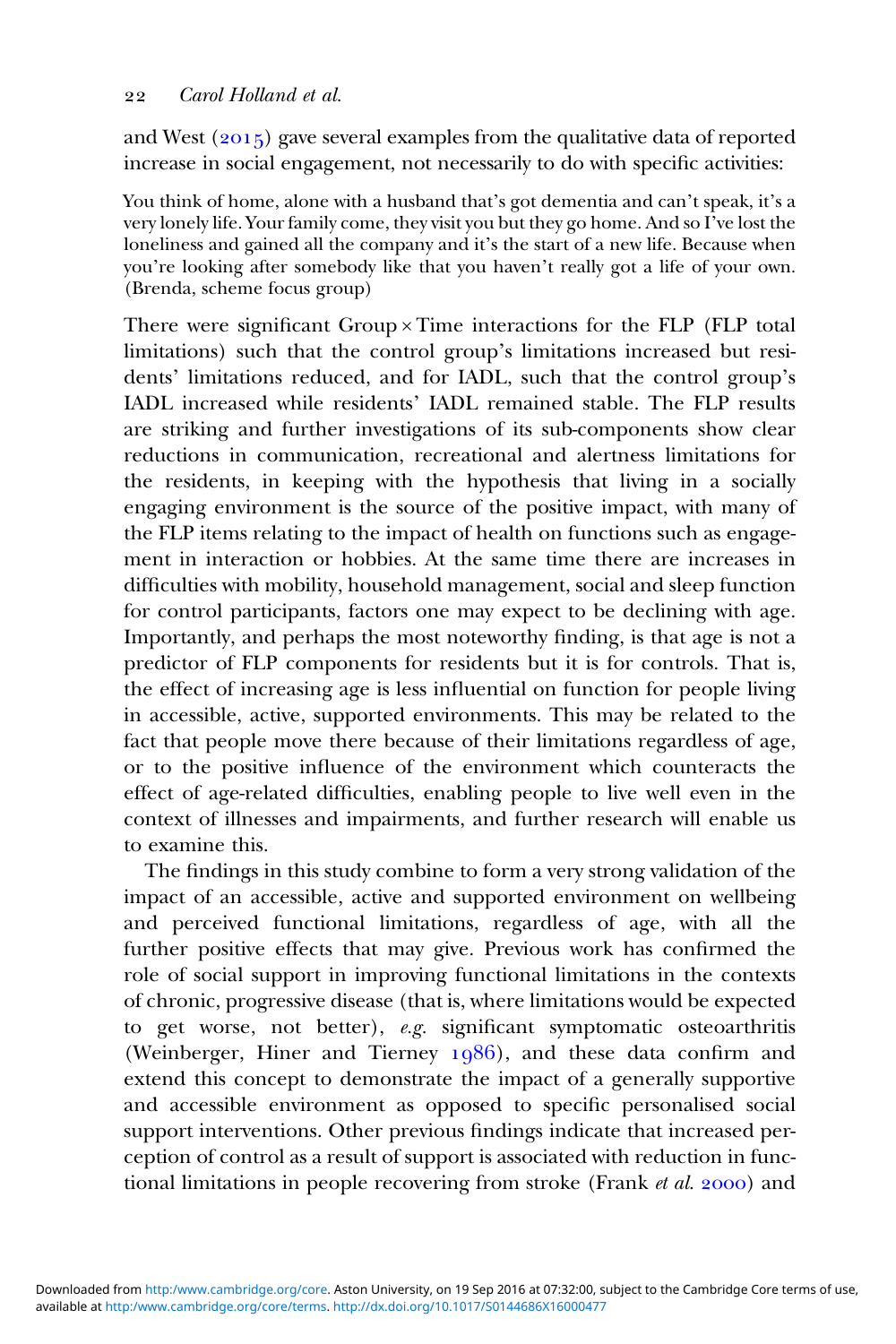further research could usefully examine the role of perceived control or self-efficacy in the transition period.

### Changing relationships

Predictors of functional limitations were ascertained, with location (extracare environment versus original homes) being the strongest predictor. However, this relationship very significantly changes over time. Where at baseline membership of the residents group predicts more limitations, after three months, it predicts reducing limitations and membership of the control group predicts increasing limitations.

We specifically examined the observed changes in communication and recreational functioning limitations. This is because background literature suggests neuroprotective effects of engagement in social, physical and intellectual activities (e.g. Bennett et al.  $2014$ ) and so any limitation in ability to engage in such activities is therefore a serious concern. A change in recreational functioning seemed to be dependent on changes in cognition, and change in communication was predicted by the AMT. This confirms the role of this 'socio-emotional' measure of cognition on such functional limitations and further implies that specific rehabilitation of this function (e.g. Raes, Williams and Hermans 2009) would have an impact on such important functional limitations. However, contrary to expectations, change in the measure of executive function used, fluency, did not have an impact on changes in functional limitations.

Given the findings, there are clear suggestions as to targets for further interventions to improve functional limitations and social functioning, with autobiographical memory specificity suggested as a target for rehabilitation. Evidence has shown that autobiographical memory rehabilitations can have a significant impact on depression, including in older adults with impairments (e.g. Leontjevas et al. 2013). Further research could usefully examine the impact of such rehabilitation on functioning limitations. The role of depression is also clear, and interventions would potentially have a significant impact on ability to engage and on perceived limitations in independent living. The confirmation of the role of anxiety as a predictor of depression is worth noting (see e.g. McLeod, Kessler and Landis  $1992$ ) – addressing anxieties is a crucial component of support. Finally, the roles of attention and memory in the models examined suggest that specific cognitive stimulation aimed at improving these aspects of cognition could be equally valuable, both in terms of predicting reduction of limitations in stimulating functions such as recreational involvement, but also in terms of reducing the impacts of the bi-directional relationships between memory and depression observed.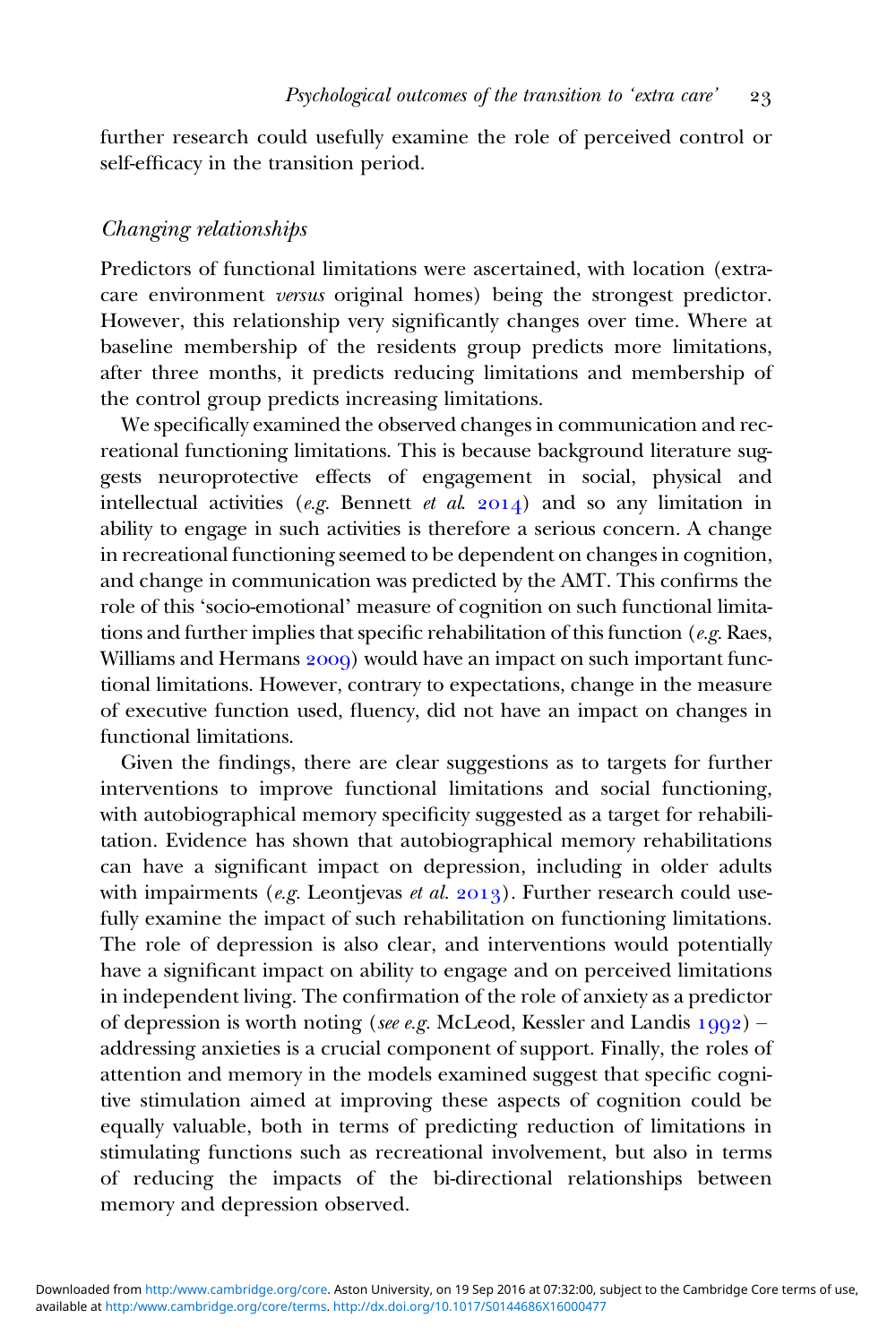### Limitations

A correction for multiple comparisons was not made, which increases the probability of a Type I error. But keeping control over the Type II error probability was considered of greater importance in this study. Findings are limited by the issue of censored ranges in some variables. This restriction was addressed using TOBIT analyses. Nevertheless, all control participants scored at ceiling on the ADL measure, and so analyses were not able to examine this measure of more basic independence activities. However, the FLP includes similar functions and its greater range enabled examination of limitations in independence activities.

Analyses have focused on psychological and independence variables and have not taken into account other factors that inevitably affect the lives and limitations of our participants. Variables such as comorbidities, mobility or sensory impairment may also be having independent effects, although many of their effects will be impacting via the measures used here. Likewise, our analyses do not take into account any measure of the extent to which people's social networks or interaction actually changed, other than the self-reported functional limitation changes evidenced via the FLP, just the fact that such opportunities for interaction were presumed to be far greater for residents than they had been before moving in. However, this is corroborated by qualitative and diary data on the same participants, whereby people reported very significant changes in the simple frequency with which they had any social interaction (Cooke et al. 2014; Shaw, West, Hagger and Holland, 2016).

Nevertheless, findings do suggest that transition to an extra-care environment, and the enrichment and lowering of stresses which that environment may provide, may help to maintain or improve cognitive functioning and psychological wellbeing in older age with related impacts on measures of functional limitations and independence. Future analyses will be able to relate these measures to underlying health indices, to activities engaged in, and to care needs and costs. A final limitation is the small control sample.

### Conclusions

Given accumulation of evidence on benefits of an active and engaged older age, but also on impacts of anxiety and depression on cognitive and independence functioning, this study set out to determine the effects of moving to an active supportive living environment for older adults who were largely experiencing some difficulties or anxieties (with a wide range). Significant reductions in depression and improvement in perceived health were noted for the new residents, as well as improvements in memory and, most saliently,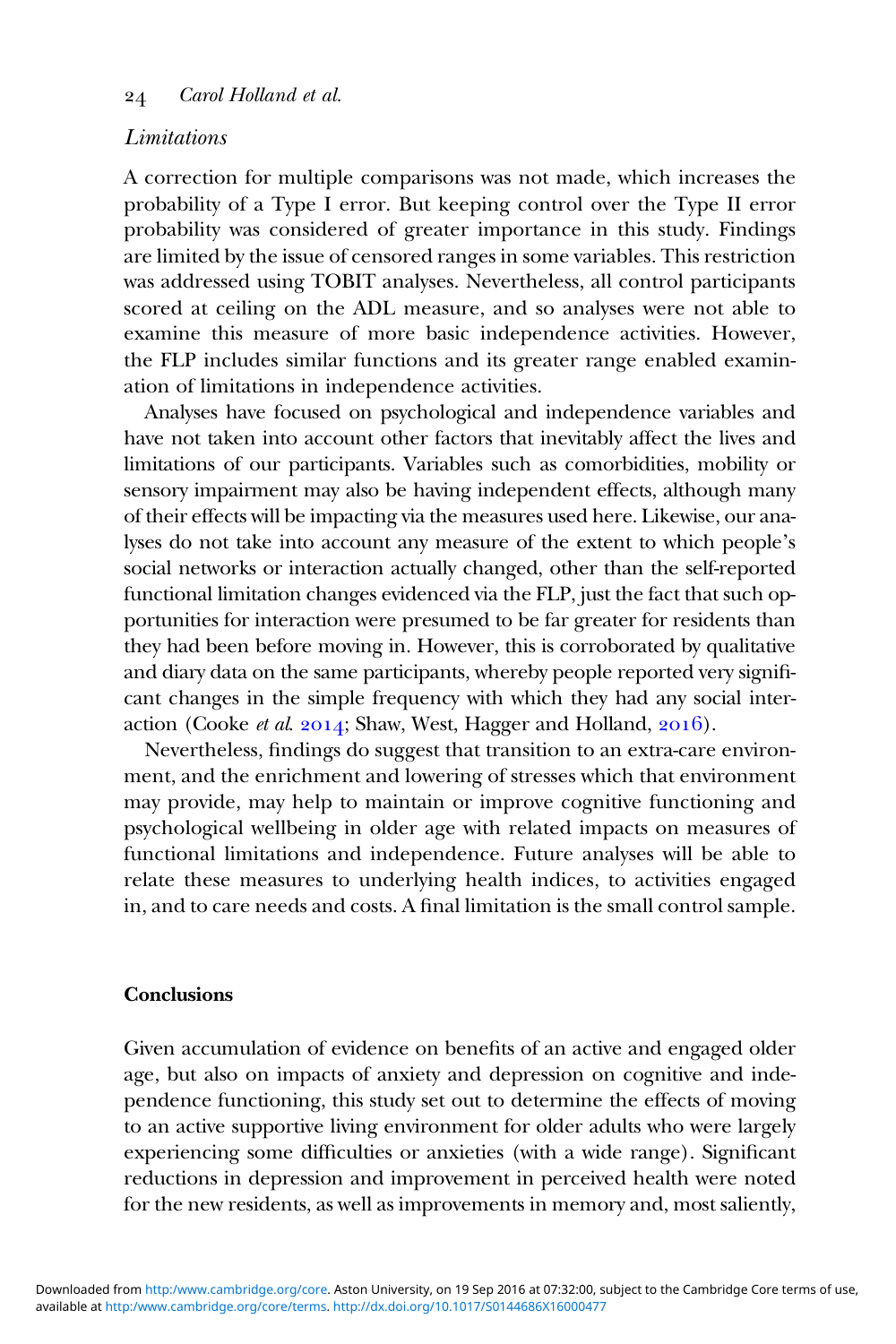<span id="page-24-0"></span>in functional limitations. Results suggest that such supported living environments fairly quickly result in improvements in self-reported limitations and small improvements in objectively measured cognition, supporting this type of housing as a positive lifestyle option, and also supporting the concept of population-based 'general' support as opposed to specific targeted interventions only for those with extreme need or in crisis. However, relationships with predictors, particularly autobiographical memory, anxiety and specific components of cognition, suggest that targeted interventions on these aspects will have further consequences for social and recreational engagement, for overall function and the consequent relationships with need for care and support, and quality of life. Finally, data support the notion that functional limitations and wellbeing do not have to be age-related – given the right support and environment.

#### Acknowledgements

The authors are grateful to the many wellbeing advisors who facilitated the involvement of the participants, and to all the volunteers who took part in the study. This work was supported by the ExtraCare Charitable Trust as part of a longitudinal project. The financial sponsors played no role in the design, analysis and interpretation of data, or writing of the study. The wellbeing nurses employed by ExtraCare supported the recruitment of the participants, with guidance from researchers, and made their wellbeing health data available, with permission from participants (although that is not used in the present analysis). Ethical approval was given for this study by Aston University Research Ethics Committee, reference number 565. All ethical guidelines and legal requirements were adhered to.

#### References

- Alea, N. and Bluck, S. 2003. Why are you telling me that? A conceptual model of the social function of autobiographical memory. *Memory*,  $11$ , 2,  $165-78$ .
- Armstrong, R.A. 2014. When to use the Bonferroni correction. Ophthalmic and Physiological Optics,  $34, 5, 502-8$ .
- Beaman, A., Pushkar, D., Etezadi, S., Bye, D. and Conway, M. 2007. Autobiographical memory specificity predicts problem-solving ability in old and young adults. The Quarterly Journal of Experimental Psychology,  $60, 9, 1275-88$ .
- Bennett, D. A., Arnold, S. E., Valenzuela, M. J., Brayne, C. and Schneider, J. A. 2014. Cognitive and social lifestyle: links with neuropathology and cognition in late life.  $Acia$  Neuropathologica, 127, 1, 137-50.
- Bergner, M., Bobbitt, R. A. and Pollard, W. E. 1981. The Sickness Impact Profile: development and final revision of a health status measure. *Medical Care*, 19, 8,  $787-$ 806.
- Biggs, S., Bernard, M., Kingston, P. and Nettleton, H. 2000. Lifestyles of belief: narrative and culture in a retirement community. Ageing  $\mathcal{E}$  Society, 20, 6, 649-72.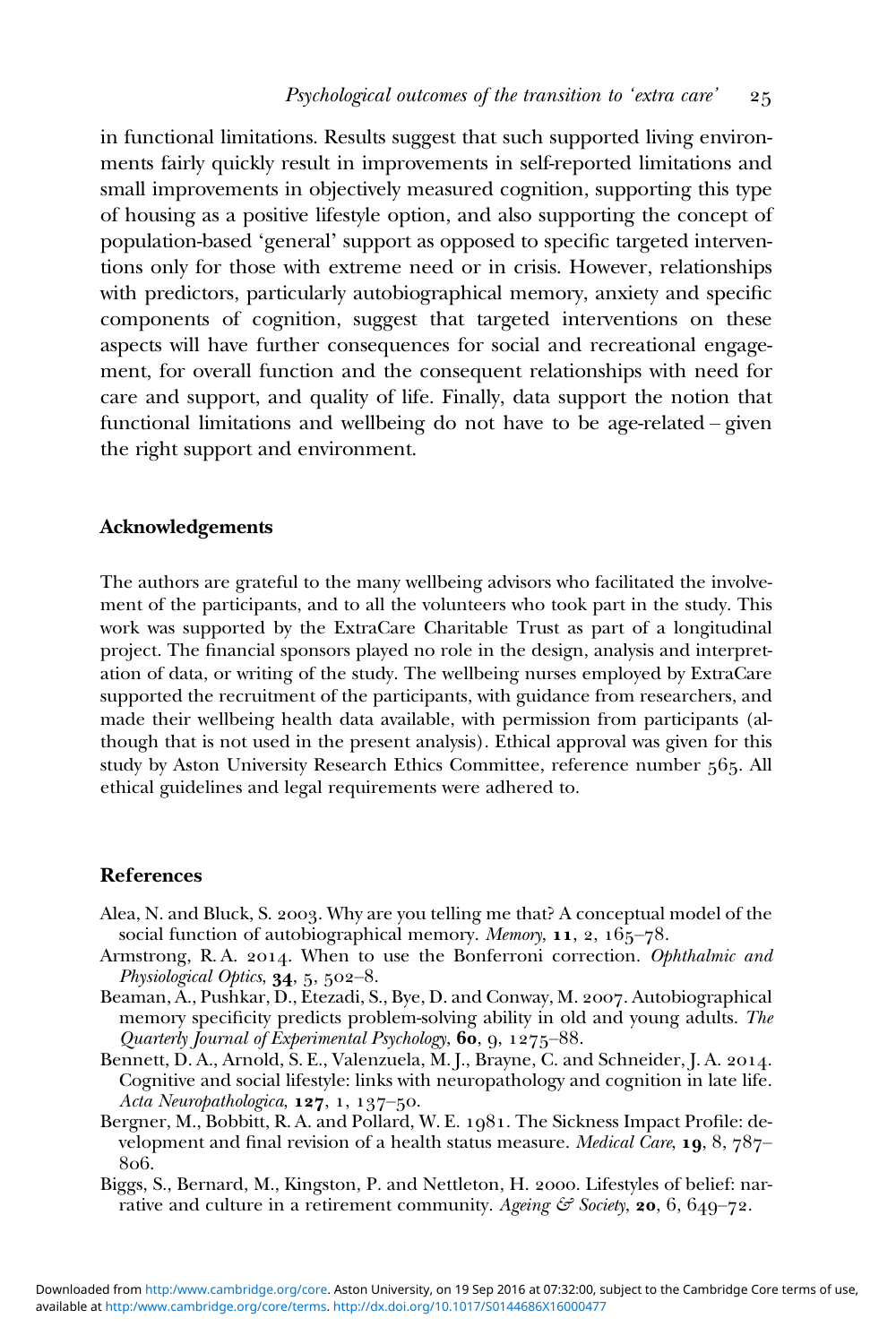- <span id="page-25-0"></span>Bluck, S. 2003. Autobiographical memory: exploring its functions in everyday life. Memory,  $11, 2, 113-23$ .
- Brooker, D. J., Argyle, E., Scally, A. J. and Clancy, D. 2013. The enriched opportunities programme for people with dementia: a cluster-randomised controlled trial in 10 extra care housing schemes. Aging and Mental Health,  $15$ ,  $8$ ,  $1008-1017$ .
- Bunce, D. and Murden, F. 2006. Age, aerobic fitness, executive function, and episodic memory. European Journal of Cognitive Psychology,  $18, 2, 221-33$ .
- Cooke, R., Kay, A., Wallis, S., Clarkesmith, D. and Holland, C. A.  $2014$ . Is being active associated with cognitive function, anxiety and depression in older adults living in ExtraCare housing and retirement villages? Paper presented at the UKSBM conference, November, Nottingham, UK.
- Croucher, K. 2006. Making the Case for Retirement Villages. Joseph Rowntree Foundation, York, UK.
- Department of Health 2005. Independence, Wellbeing and Choice. Available online at [https://www.gov.uk/government/uploads/system/uploads/attachment\\_data/](https://www.gov.uk/government/uploads/system/uploads/attachment_data/file/272101/6499.pdf)file/  $272101/6499$ .pdf [Accessed 6 May 2016].
- European Commission 2011. Strategic Plan. Available online at [http://ec.europa.eu/](http://ec.europa.eu/research/innovation-union/pdf/active-healthy-ageing/steering-group/implementation_plan.pdf%23view=fit&pagemode=none) [research/innovation-union/pdf/active-healthy-ageing/steering-group/implementa](http://ec.europa.eu/research/innovation-union/pdf/active-healthy-ageing/steering-group/implementation_plan.pdf%23view=fit&pagemode=none)[tion\\_plan.pdf#view=](http://ec.europa.eu/research/innovation-union/pdf/active-healthy-ageing/steering-group/implementation_plan.pdf%23view=fit&pagemode=none)fit&pagemode=none [Accessed 6 May 2016].
- da Silva, J., Gonçalves-Pereira, M., Xavier, M. and Mukaetova-Ladinska, E. B. 2013. Affective disorders and risk of developing dementia: systematic review. British Journal of Psychology,  $202$ ,  $3$ ,  $177-86$ .
- Dawson, L., Williams, J. and Netten, A. 2006. Extra care housing: is it really an option for older people? Housing, Care and Support,  $\mathbf{g}$ ,  $2, 23-29$ .
- Frank, G., Johnston, M., Morrison, V., Pollard, B. and MacWalter, R. 2000. Perceived control and recovery from functional limitations: preliminary evaluation of a workbook-based intervention for discharged stroke patients. British Journal of Health  $Psychology, 5, 4, 413-20.$
- Hagger, B., Shaw, R. and West, K. 2015. *Loneliness. Factsheet 13, Collaborative Research* Between Aston Research Centre for Healthy Ageing (ARCHA) and the ExtraCare Charitable Trust. Aston Research Centre for Healthy Ageing. Available online at [http://www.](http://www.aston.ac.uk/lhs/research/centres-facilities/archa/extracare-project/) [aston.ac.uk/lhs/research/centres-facilities/archa/extracare-project/.](http://www.aston.ac.uk/lhs/research/centres-facilities/archa/extracare-project/) [Accessed 6 May 2016
- Health Quality 2008. Social isolation in community-dwelling seniors: an evidencebased analysis. Ontario Health Technology Assessment Series,  $8, 5, 1-49$ .
- Holland, C. A., Carter, M., Cooke, R., Leask, G., Powell, R., Shaw, R., West, K., Clarkesmith, D., Collins, J., Hagger, B., Kay, A., Lambie, J., Liddell, L. and Wallis, S. 2015. Collaborative Research Between Aston Research Centre for Healthy Ageing (ARCHA) and the ExtraCare Charitable Trust. The Final Report. Aston Research Centre for Healthy Ageing. Available online at [http://www.aston.ac.uk/lhs/](http://www.aston.ac.uk/lhs/research/centres-facilities/archa/extracare-project/) [research/centres-facilities/archa/extracare-project/](http://www.aston.ac.uk/lhs/research/centres-facilities/archa/extracare-project/) [Accessed 8 September 2015].
- Holland, C.A. and Rabbitt, P.M. 1990. Autobiographical and text recall in the elderly: an investigation of a processing resource deficit. The Quarterly Journal of Experimental Psychology,  $42a$ ,  $3$ ,  $441-70$ .
- Holland, C. A., Ridout, N., Walford, E. and Geraghty, J. 2012. Executive function and emotional focus in autobiographical memory specificity in older adults. Memory,  $20, 8, 779 - 93.$
- Howell, D.C. 1987. Statistical Methods for Psychology. Second edition, PWS-Kent, Boston, Massachusetts.
- Idler, E. L. and Benyamini, Y. 1997. Self-rated health and mortality: a review of twenty-seven community studies. Journal of Health and Social Behavior,  $38, 1, 21-37$ .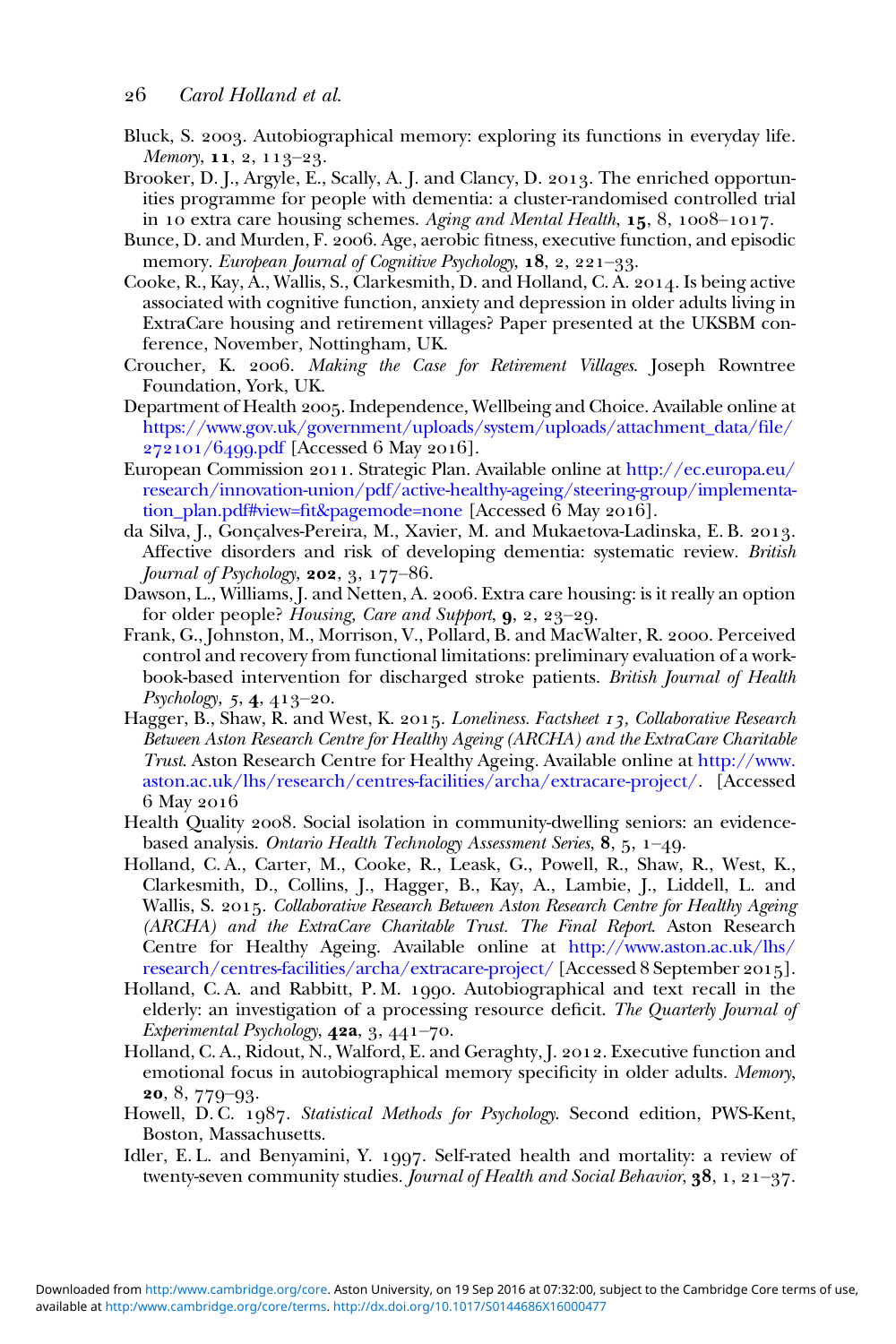- <span id="page-26-0"></span>Katz, S., Ford, A., Moskowitz, R. W., Jackson, B. A. and Jaffe, M. W. 1963. Studies of illness in the aged. The index of ADL: a standardized measure of biological and psychosocial function. Journal of the American Medical Association,  $185, 12, 914-19$ .
- Kneale, D. 2013. What role for extra care housing in a socially isolated landscape? London: Housing Learning and Improvement Network. Available online at [http://www.ilcuk.](http://www.ilcuk.org.uk/images/uploads/publication-pdfs/What_role_for_extra_care_housing_in_a_socially_isolated_landscape.pdf) [org.uk/images/uploads/publication-pdfs/What\\_role\\_for\\_extra\\_care\\_housing\\_](http://www.ilcuk.org.uk/images/uploads/publication-pdfs/What_role_for_extra_care_housing_in_a_socially_isolated_landscape.pdf) [in\\_a\\_socially\\_isolated\\_landscape.pdf](http://www.ilcuk.org.uk/images/uploads/publication-pdfs/What_role_for_extra_care_housing_in_a_socially_isolated_landscape.pdf) [Accessed 6 May 2016].
- Lawton, M. P. and Brody, E. M. 1969. Assessment of older people: self-maintaining and instrumental activities of daily living. Gerontologist,  $\alpha$ ,  $\alpha$ ,  $\alpha$ ,  $\alpha$ ,  $\beta$ ,  $\alpha$ –86.
- Leontjevas, R. L., Gerritsen, D., Smalbrugge, M., Teerenstra, S., Vernooij-Dassen, M. and Koopmans, R. 2013. A structural multidisciplinary approach to depression management in nursing-home residents: a multicentre, stepped-wedge clusterrandomised trial. Lancet, 381, 9885, 2255-64.
- McDonald, J. F. and Moffitt, R. A. 1980. The uses of Tobit analysis. Review of Economics and Statistics,  $62, 2, 318-21$ .
- McLeod, J. D., Kessler, R. C. and Landis, K. R. 1992. Speed of recovery from major depressive episodes in a community sample of married men and women. Journal of Abnormal Psychology,  $101, 2, 277-86$ .
- Mioshi, E., Dawson, K., Mitchell, J., Arnold, R. and Hodges, J.R. 2006. The Addenbrooke's cognitive examination revised (ACE-R): a brief test battery for dementia screening. International Journal of Geriatrics Psychiatry,  $21, 11, 1078-85$ .
- Netten, A., Darton, R., Bäumker, T. and Callaghan, L. 2011. Improving Housing with Care Choices for Older People: An Evaluation of Extra Care Housing. Personal Social Services Research Unit. Available online at [www.pssru.ac.uk/projects/echi.htm](http://www.pssru.ac.uk/projects/echi.htm) [Accessed 1 November 2014].
- Piccinin, A. M., Muniz, G., Clouston, S., Reynolds, C. A., Thorvaldsson, V., Deary, I. J., Deeg, D.J., Johansson, B., Mackinnon, A., Spiro, A. 3rd, Starr, J. M., Skoog, I. and Hofer, S.M. 2013. Coordinated analysis of age, sex, and education effects on change in MMSE scores. Journals of Gerontology: Psychological Sciences and Social Sciences, 68B, 3, 374-90.
- Piolino, P., Desgranges, B., Benali, K. and Eustache, F. 2002. Episodic and semantic remote autobiographical memory in aging. Memory, 10, 4, 239-57.
- Pollard, B. and Johnston, M. 2001. Problems with the Sickness Impact Profile: a theoretically-based analysis and a proposal for a new method of implementation and scoring. Social Science and Medicine,  $52, 6, 921-34$ .
- Raes, F., Williams, J. M. G. and Hermans, D. 2009. Reducing cognitive vulnerability to depression: a preliminary investigation of Memory Specificity Training (MeST) in inpatients with depressive symptomatology. Journal of Behavior Therapy and Experimental Psychiatry  $40, 1, 24-38$ .
- Shaw, R. L., West, K., Hagger, B. and Holland, C. A. 2016. Living well to the end: A phenomenological analysis of life in extra care housing. International Journal of Qualitative Studies on Health and Well-being  $11$ , [http://dx.doi.org/](http://dx.doi.org/10.3402/qhw.v11.31100) $10.3402$ /qhw. v11.31100.
- Tabachnick, B. G. and Fidell, L. S. 2007. Using Multivariate Statistics. Fifth edition, Pearson, Boston, Massachusetts.
- Vaida, F., Fitzgerald, A. and DeGruttola, V. 2007. Efficient Hybrid EM for nonlinear mixed effects models with censored response. Computational Statistics and Data Analysis, 51, 12, 5718-30.
- Wang, L., Zhang, Z., McArdle, J.J. and Salthouse, T.A. 2008. Investigating ceiling effects in longitudinal data analysis. *Multivariate Behavioral Research*,  $43, 3, 476 - 96$ .
- Weinberger, M., Hiner, S. L. and Tierney, W. 1986. Improving functional status in arthritis: the effect of social support. Social Science  $\mathcal{C}$  Medicine, **23**, 9, 899–904.